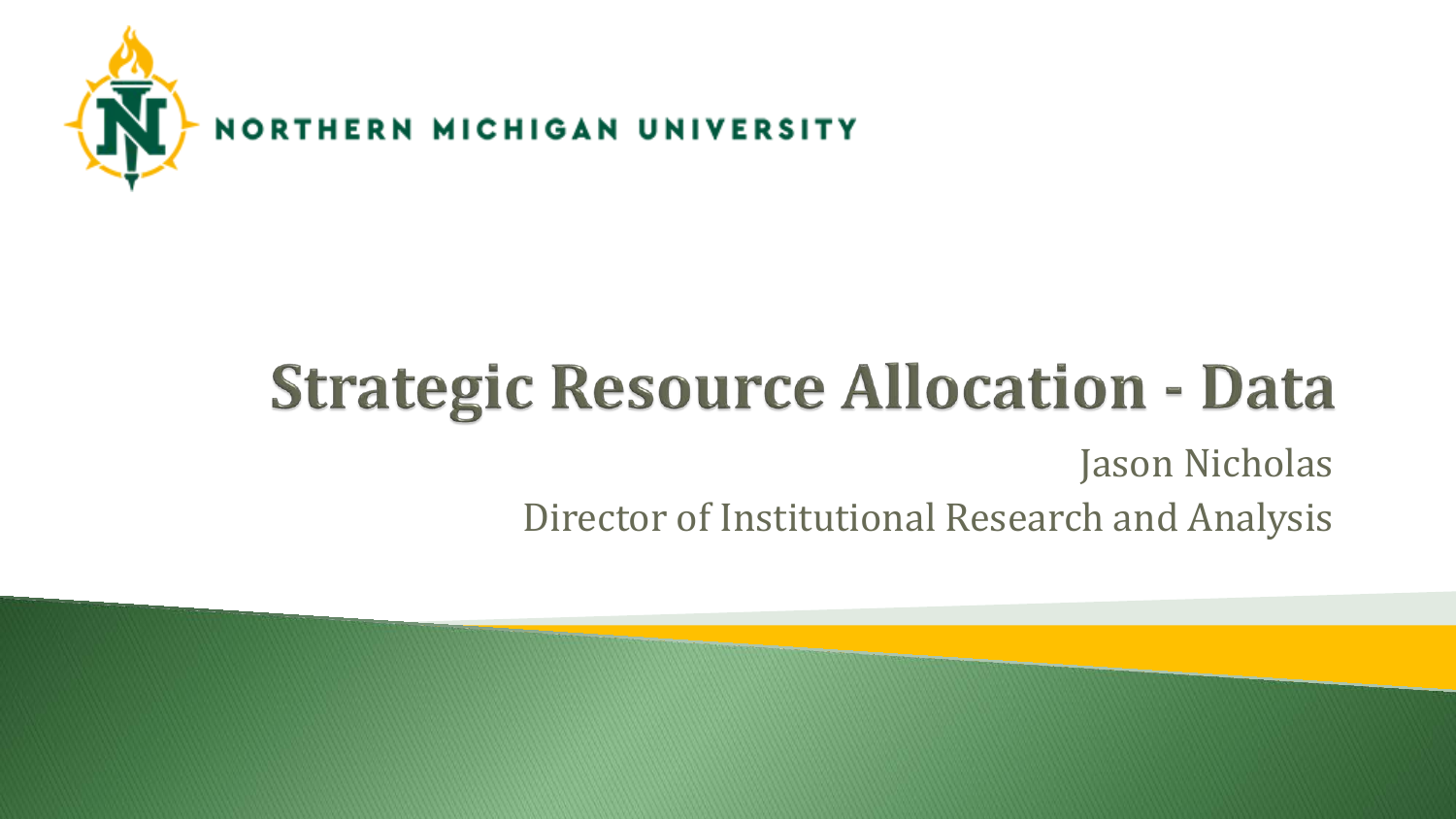## Data Highlights

- $\rightarrow$  Support Programs = 250
- Academic Programs = 355
	- Definition of "program" forces data to be assembled using course records
	- Courses dataset contains 3,300,000 data points across 3 semesters
	- SRA programs dataset contains 13,000+ newly created data points
		- Many supporting data points for comparative purposes
- ▶ Templates are created and sent along with data to Qualtrics (survey vendor)
	- Data inserted into template
	- Ensures quality and efficiency
	- Data and reports can be easily downloaded for use in the review process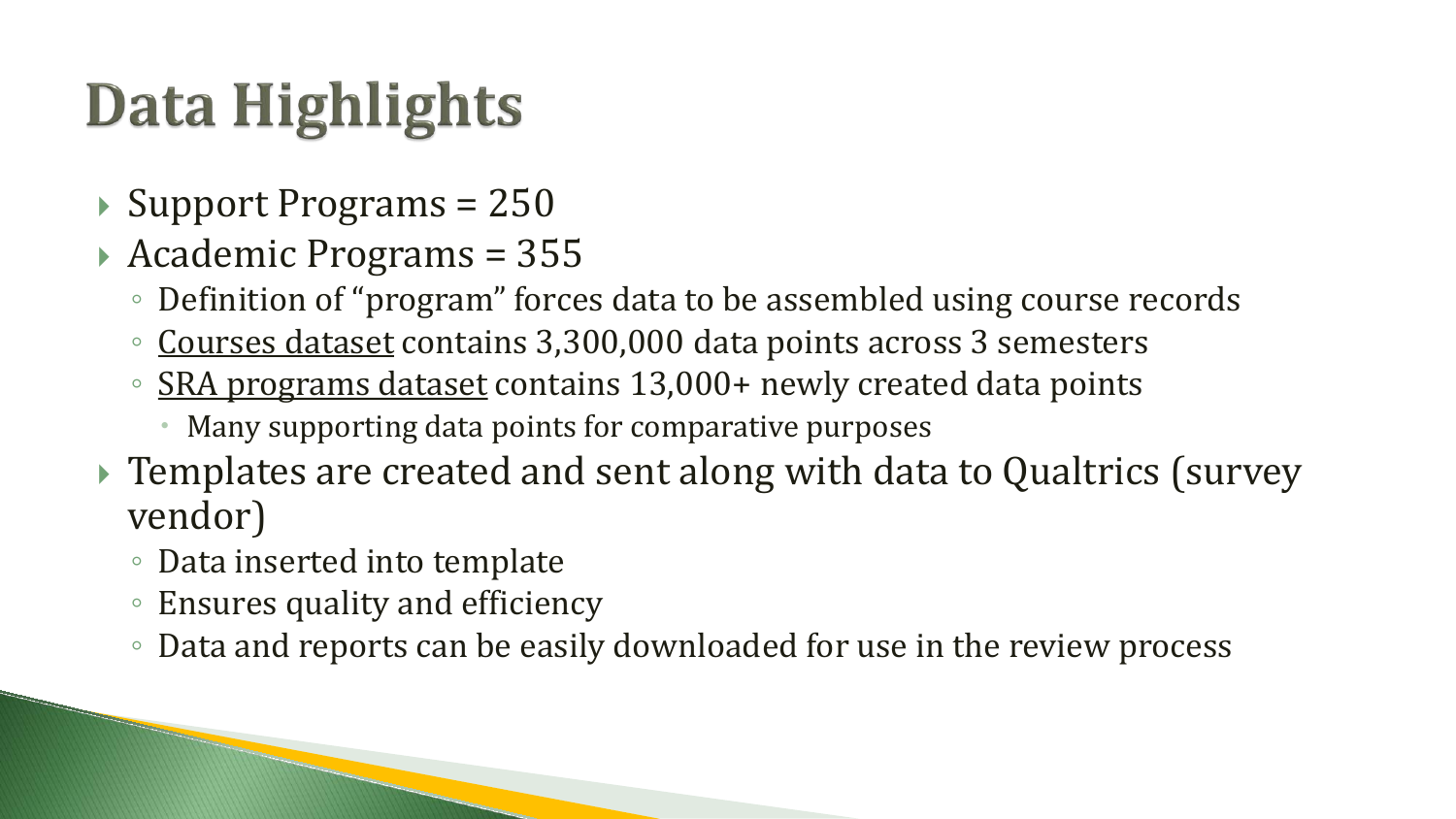#### **Types of Data - Financial**

#### **Support Program Data**

- **FTE**
- **Allocated Revenues**
- **Allocated Expenses**
- **Direct Revenues – External**
- **Direct Revenues – Internal**
- **Direct Expenses – Labor**
- **Direct Expenses – Other**
- **Totals**

#### **Academic Program Data**

- **SCH**
- **FTE**
- **State Appropriations**
- **Net Tuition and Fees**
- **General University Revenue**
- **Student TLC Costs**
- **Utilities**
- **Debt Svc/Interest Exp**
- **Depreciation**
- **Other Overhead**
- **Tuition and Fees**
- **Grants & Contracts**
- **Sales & Services**
- **Gifts**
- **Labor**
	- **Supplies, Services & Equipment**
- **Total**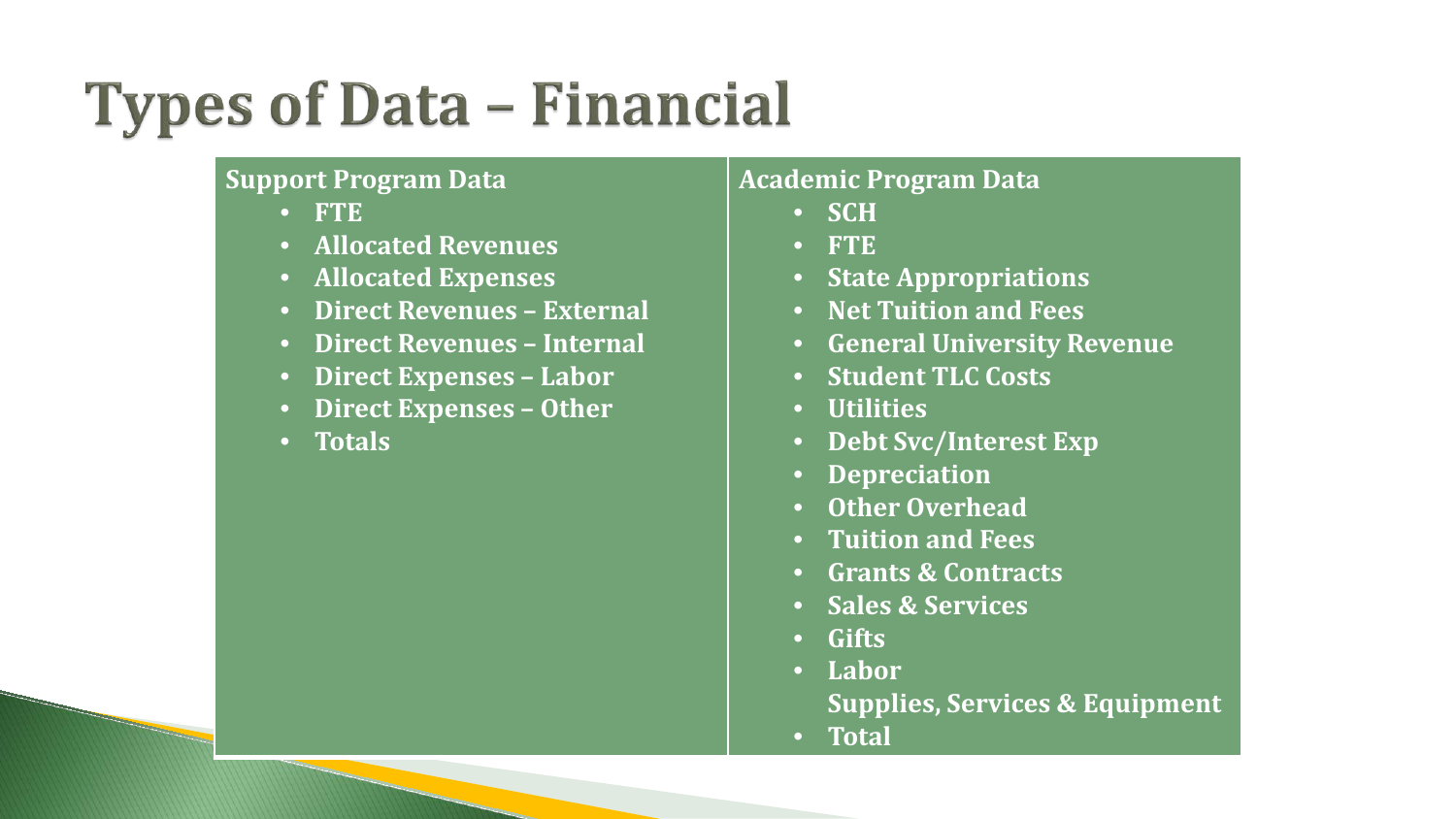#### **Types of Data - Academic**

| <b>Support Program Data</b> | <b>Academic Program Data</b><br><b>SCH</b><br><b>Seats in Courses</b><br>$\bullet$<br><b>Average ACT</b><br><b>Average SAT</b><br><b>Average HS GPA</b><br><b>Average Transfer GPA</b><br><b>Enrollment Counts (SU15, FA15,</b><br><b>WI16)</b><br><b>Degrees Awarded</b><br><b>Average Degree Hours at Grad</b><br><b>Exported Hours</b><br><b>SCH by Faculty Type</b><br>% of Dept. SCH by Faculty Type<br>$\bullet$ |
|-----------------------------|------------------------------------------------------------------------------------------------------------------------------------------------------------------------------------------------------------------------------------------------------------------------------------------------------------------------------------------------------------------------------------------------------------------------|
|                             | <b>Associated Pivot Tables</b><br><b>Program Average and Max</b>                                                                                                                                                                                                                                                                                                                                                       |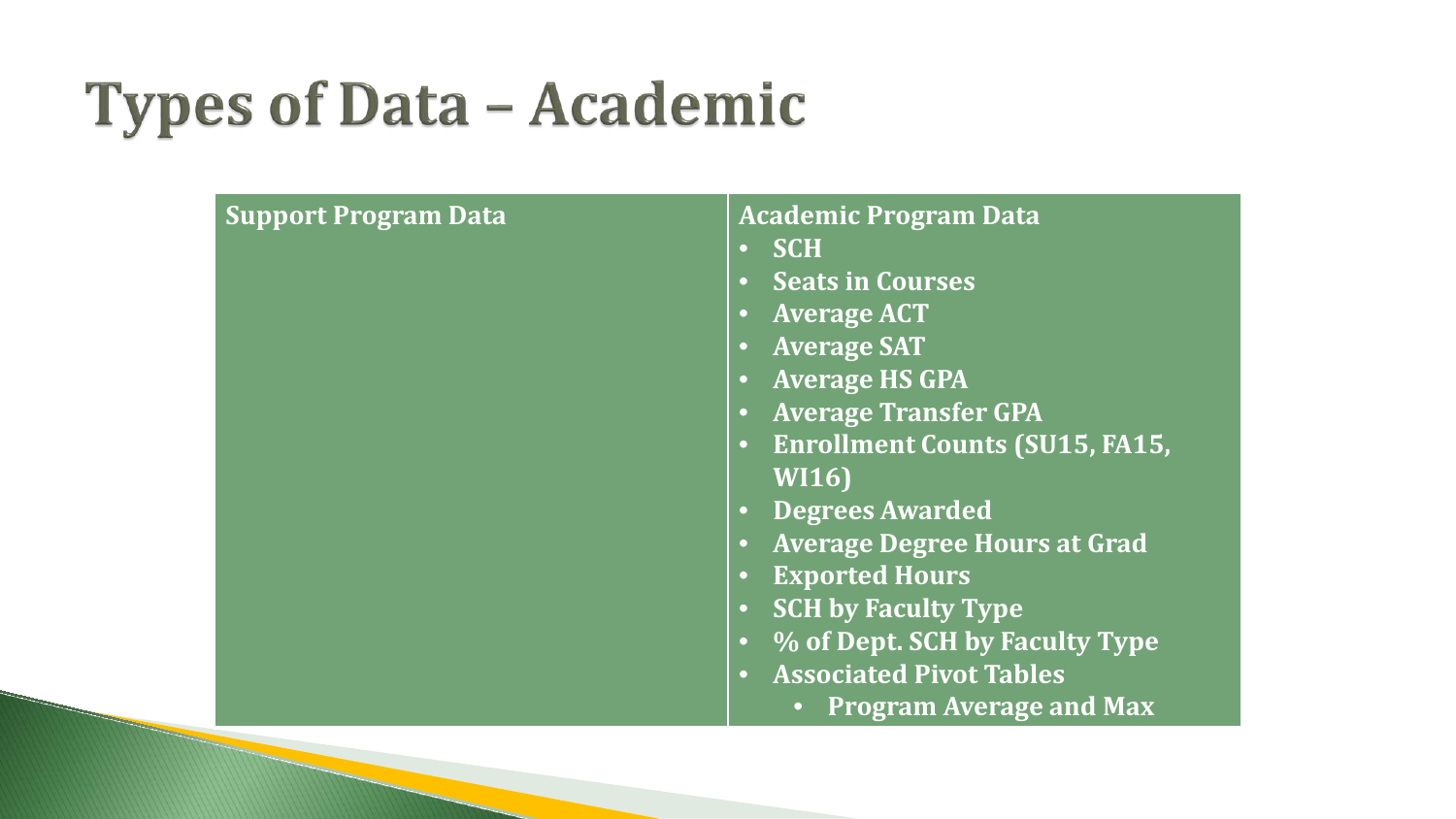#### **Data Assembly Videos**

 $\rightarrow$  [Vid 1](https://drive.google.com/file/d/0B2aFmduN93F5d0VwZGhKMzJDamc/view)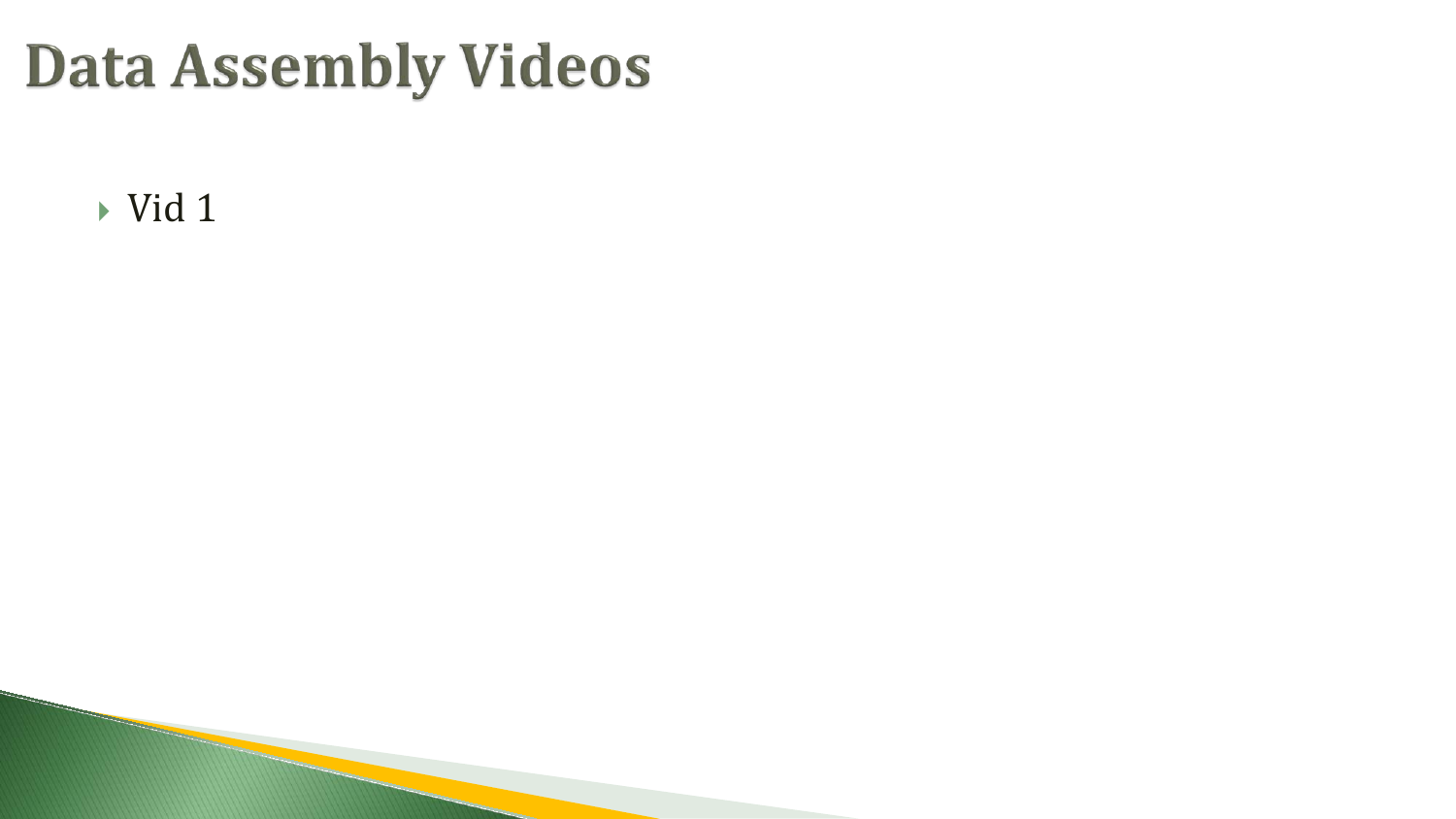#### **Data Assembly Videos**

[Vid 2](https://drive.google.com/file/d/0B2aFmduN93F5LVZLbUNnUUxjNFE/view)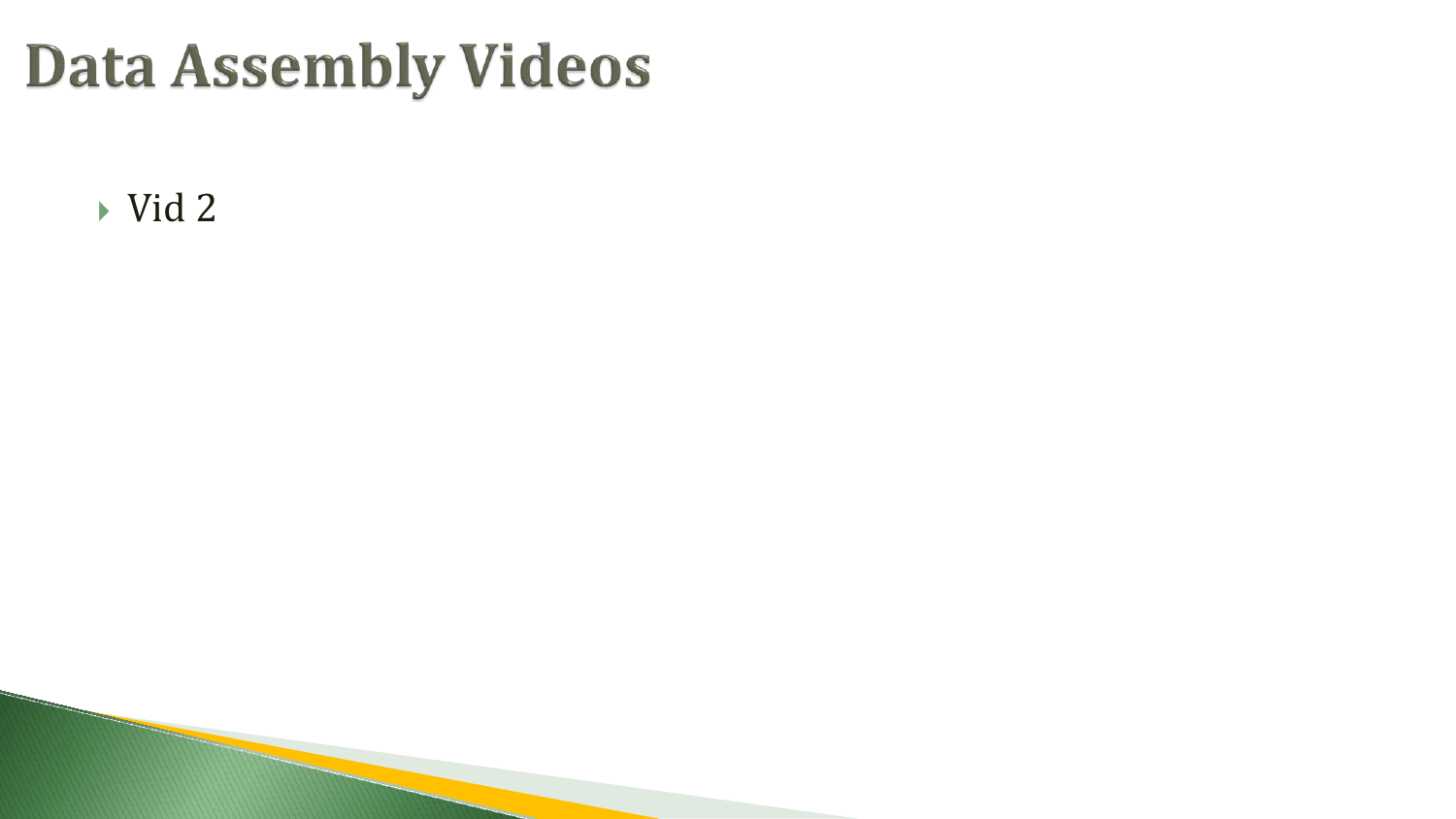### Qualtrics Example



Ξ

**Contact Information** Criteria 1 - Impact, Justification, and Overall Essentiality

Criteria 2 - Quality Criteria 3 - Internal

Demand Criteria 4 - External Demand and

Mandates

Criteria 5 - Cost **Effectiveness** 

Criteria 6 -Opportunity Analysis

Approval

#### **Criterion 5**

 $\ll$ 

Cost Effectiveness - This criterion focuses on the expenses (including assigned overhead) incurred by the program in providing its services and conducting its activities. (For programs that have revenue-generating capability, costs are considered net of revenues.) 15 pts. (1500 characters)

| Program                                    |                |
|--------------------------------------------|----------------|
| FTE                                        | 7.29           |
| <b>Allocated Revenues</b>                  | \$(242,501.92) |
| <b>Allocated Expenses</b>                  | \$117,814.60   |
| <b>Direct Revenues-</b><br><b>External</b> | \$(6, 117.97)  |
| <b>Direct Revenues-</b><br>Internal        | Ś              |
| <b>Direct Expenses-Labor</b>               | \$424,728.88   |
| <b>Direct Expenses-Other</b>               | \$43,795.90    |
| TOTAL                                      | \$337,719.49   |

a. Comment on the annual cost of the program and/or its annual income generated.

b. Comment on the staffing of your program (FT or PT including titles, GA, students student hours).

c. Describe efforts to analyze and reduce cost, increase revenue, and/or operate more cost effectively over the past three years.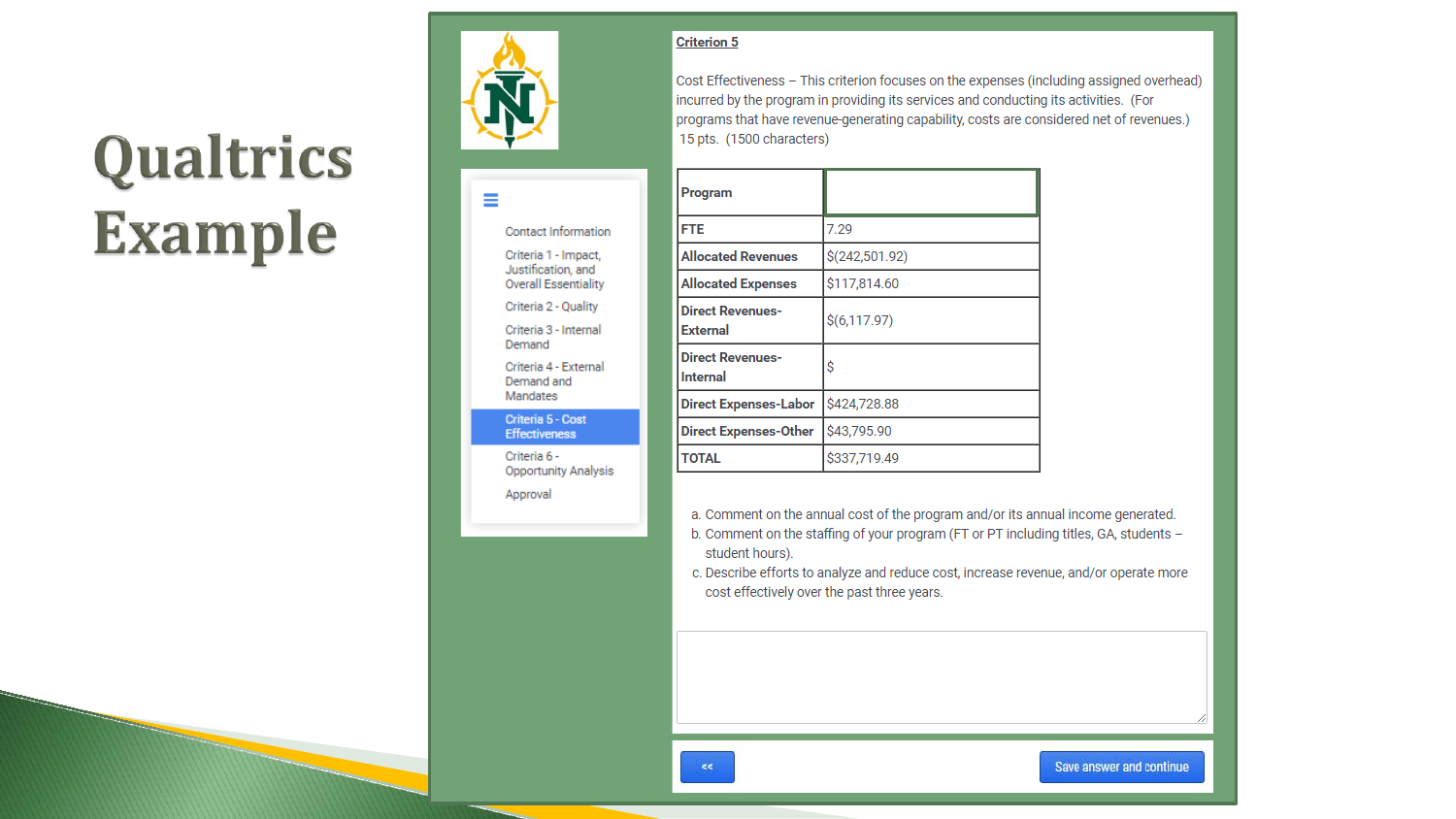#### **Transparency**

- $\rightarrow$  Key to the process are open and available methods
	- Complex process
	- Ensure University buy-in and confidence in the process
		- Animations
		- Logic Document (reviewed and supported by Academic TF faculty)
		- University Forums
- ▶ Feedback from Larry on NMU methods:

"…these videos (and the accompanying document) are very impressive. To the best of my knowledge, no other university has created videos to explain the development of programs and related data. Very nicely done."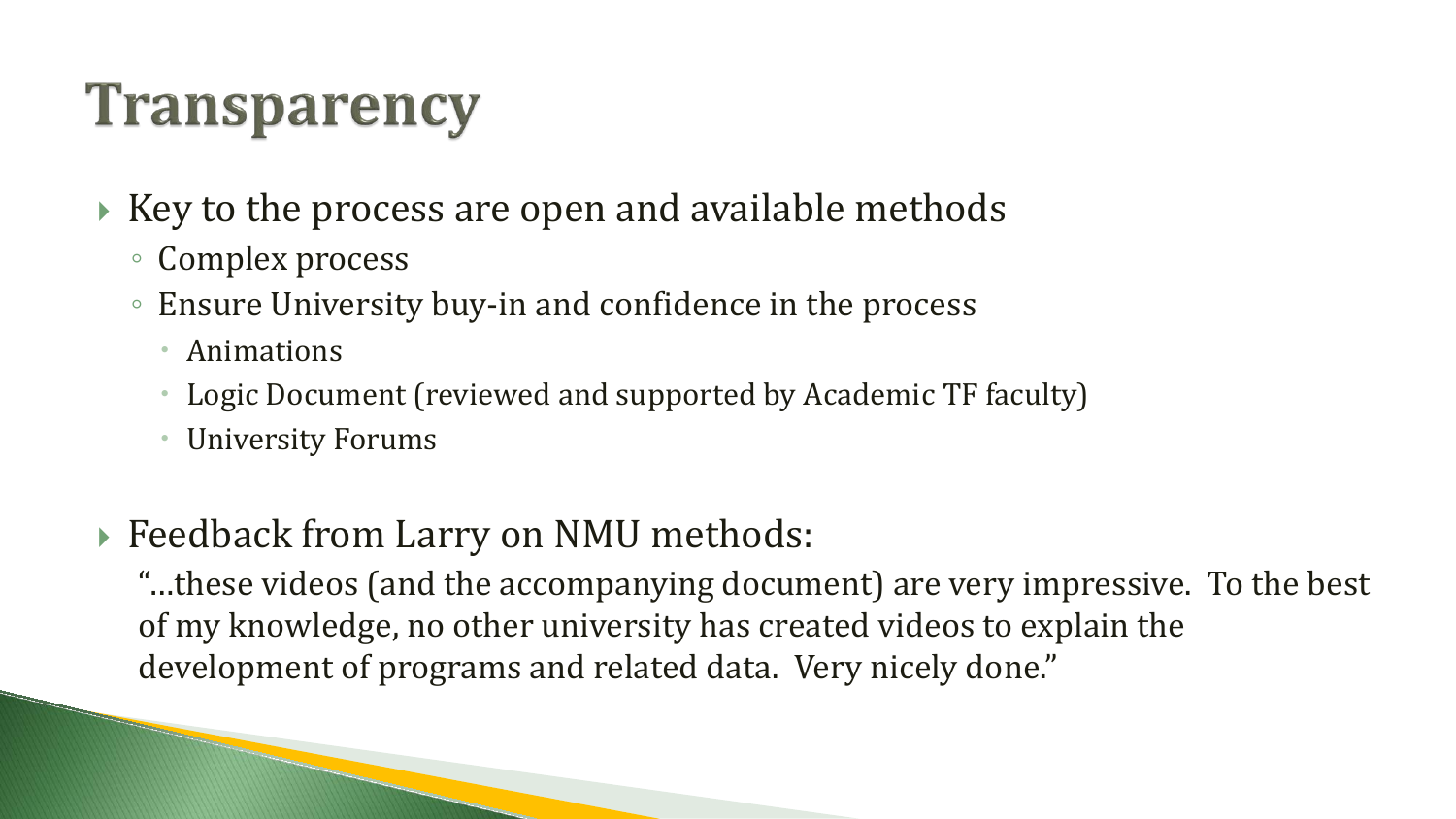<https://www.nmu.edu/sra/>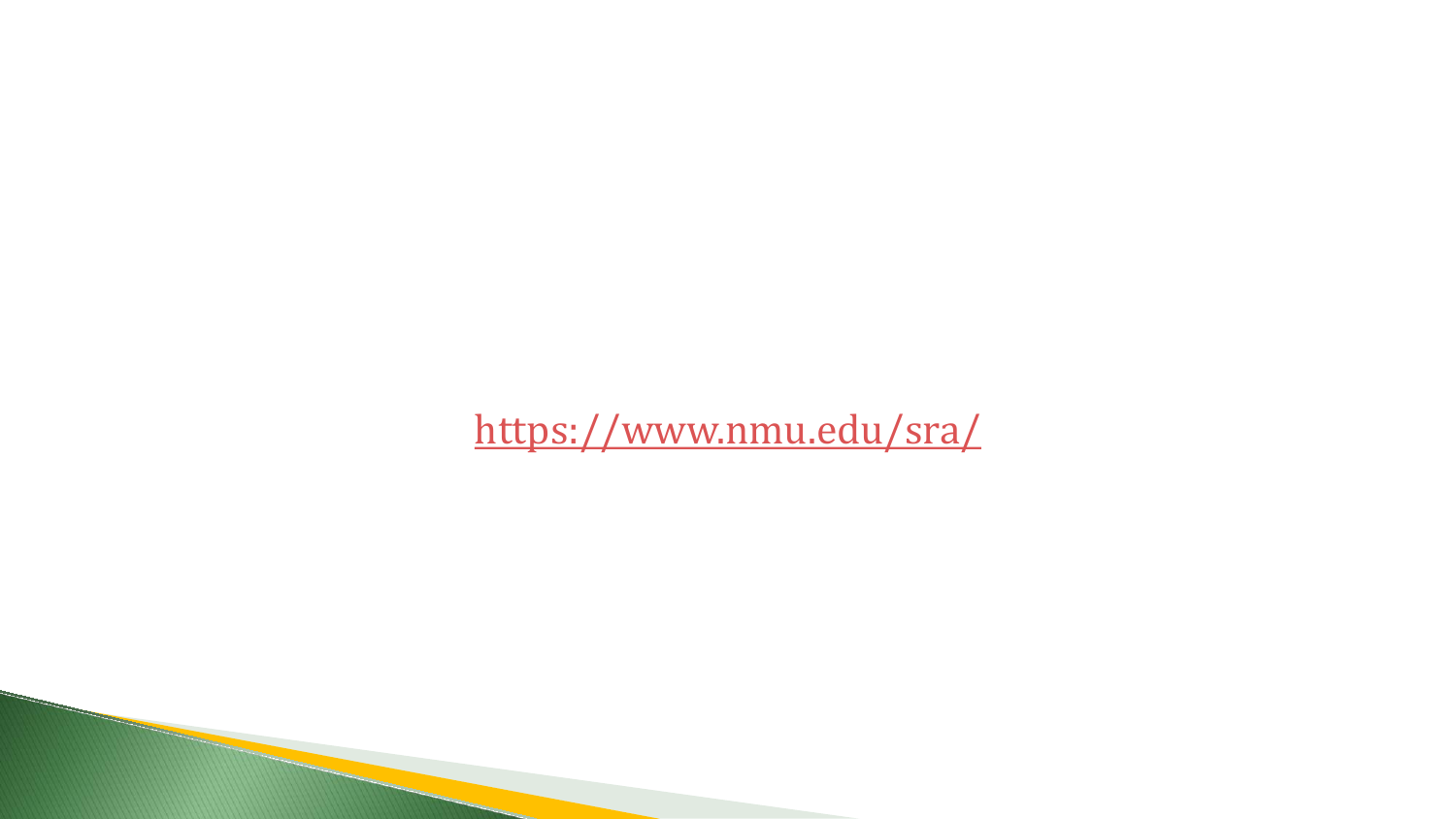#### Questions?

#### Jason Nicholas Director of Institutional Research and Analysis x2379 – janichol@nmu.edu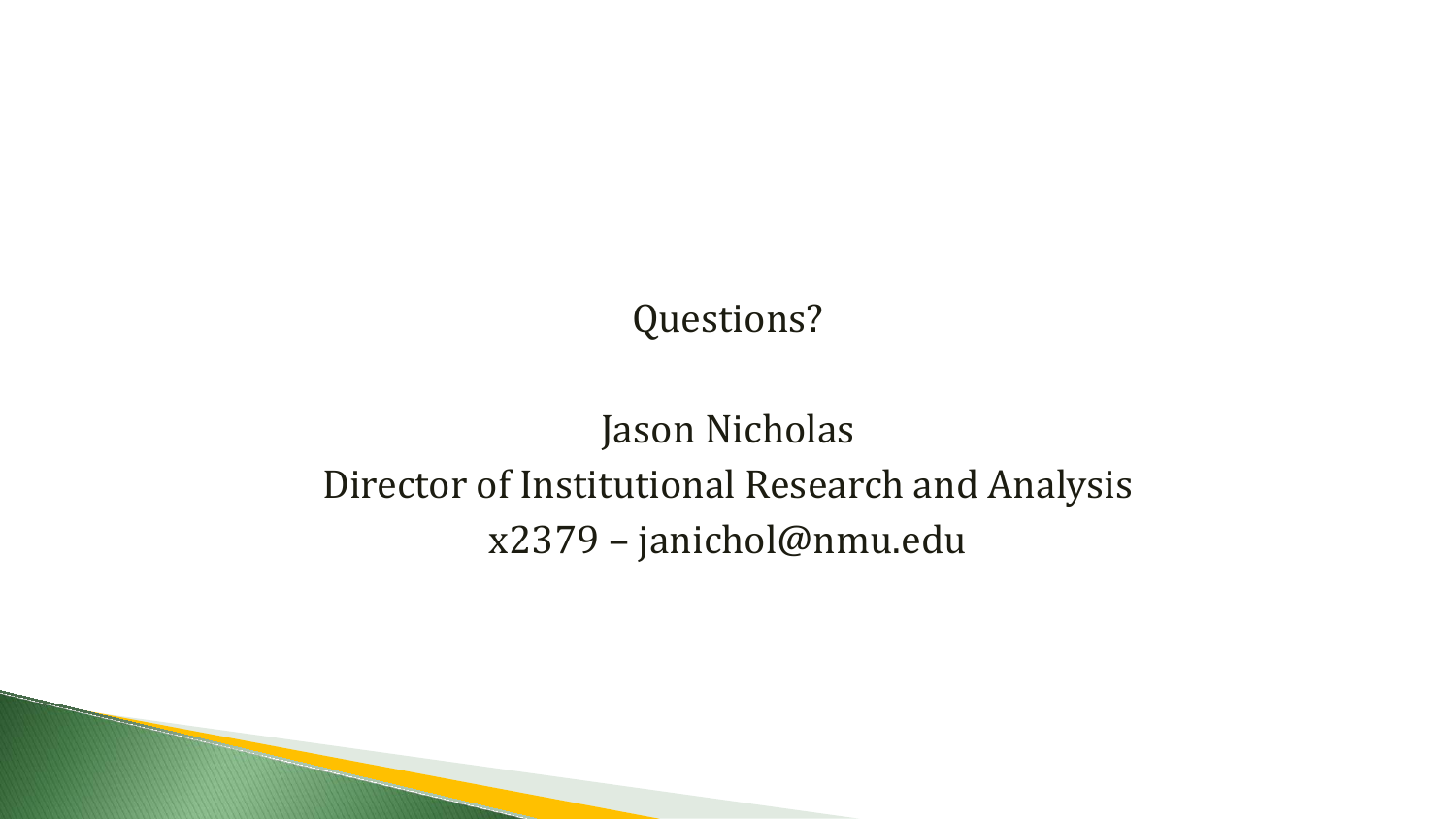# **Support Task Force Strategic Resource Allocation**

Tricia Bush, Support Task Force Co-chair Jeff Korpi, Support Task Force Co-chair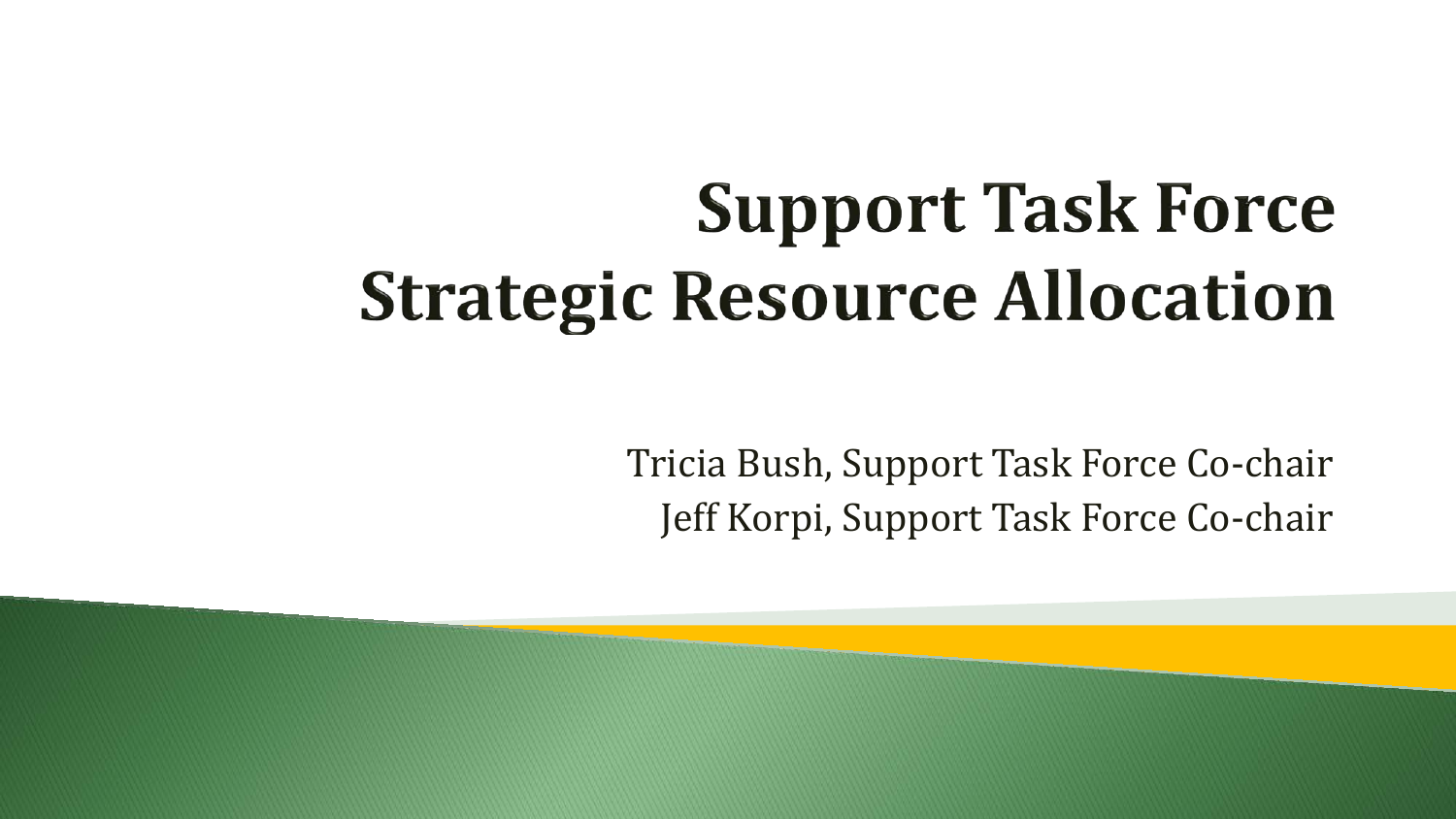# **Support Task Force**

- Looking Back:
	- April
		- Completed questionnaire
	- May
		- Completed and posted appropriate and inappropriately filled out samples
	- June/July
		- Practiced voting process with sample templates
	- August/September
		- Qualtrics is building form with data imbedded in Q5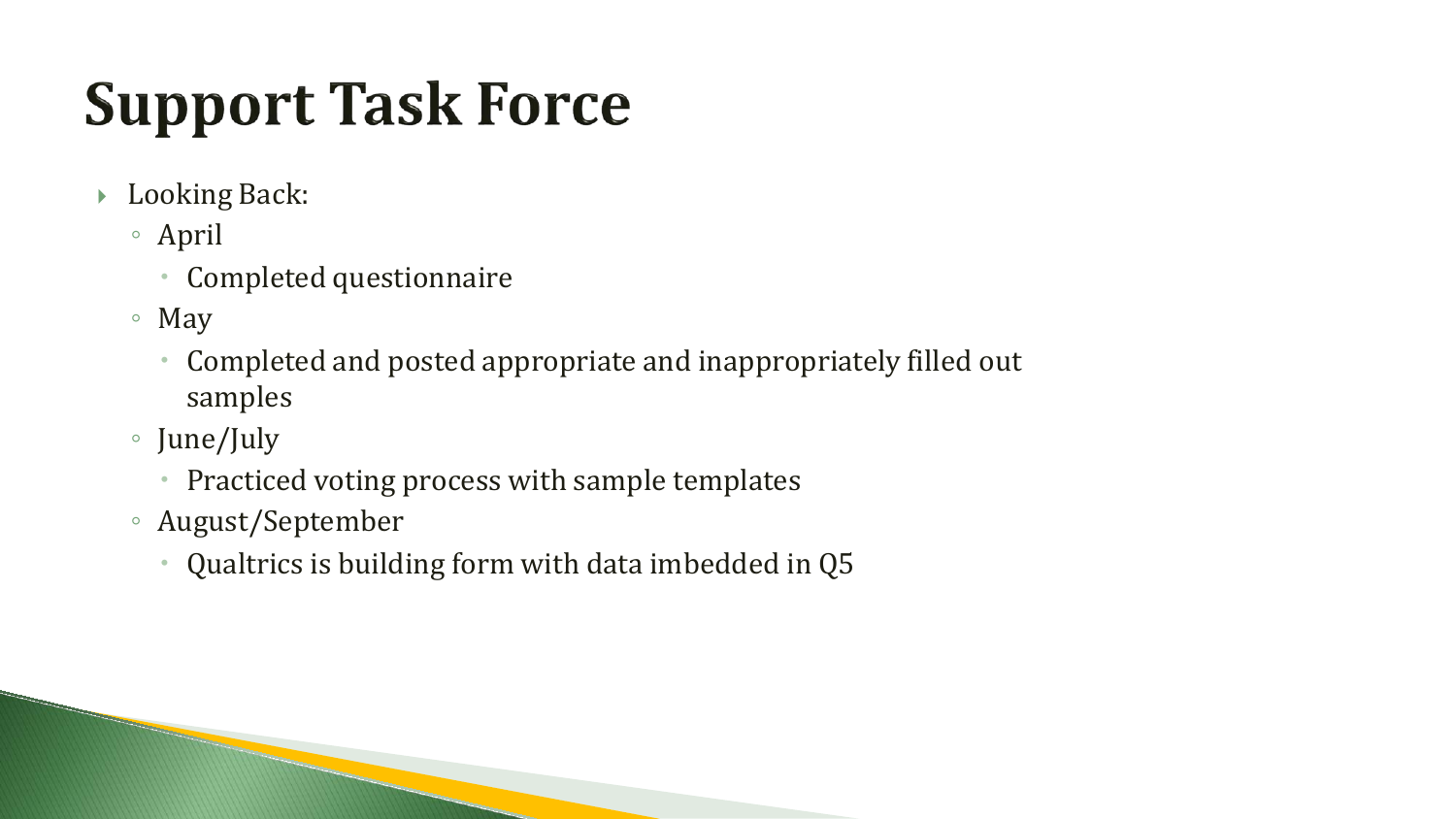#### **Program Definition**

A program is defined as a specific function or subset of a unit or department.

| <b>Department</b>        | <b>Program</b>                          |
|--------------------------|-----------------------------------------|
| Housing & Residence Life | <b>Apartment Operations</b>             |
| Housing & Residence Life | <b>Building Services Shop</b>           |
| Housing & Residence Life | <b>Hall Operations</b>                  |
| Housing & Residence Life | Housing & Residence Life Administration |
| Housing & Residence Life | Residence Life Programs                 |
| Housing & Residence Life | <b>Wilkinson House</b>                  |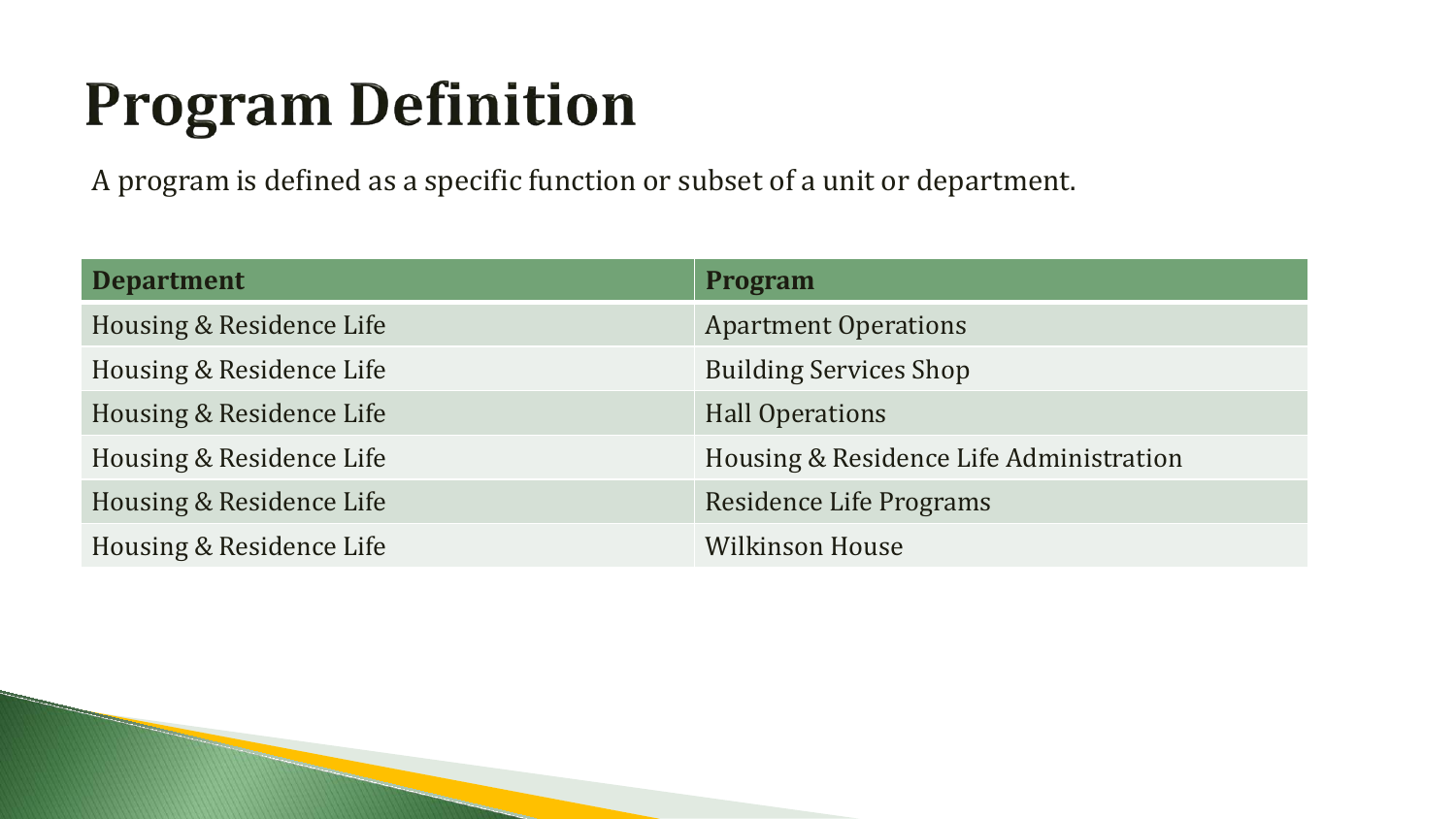- ▶ Impact, Justification, and Overall Essentiality This criterion focuses on the overall importance of the program and its contributions to the institution's success. 21 pts. (2500 characters)
	- Summarize and outline the key purpose and functions of your program.
	- How has the program evolved?
	- How does this program support the University and its Core Values (Community, Rigor, Opportunity, Environment, Inclusion, Connections and Innovation)?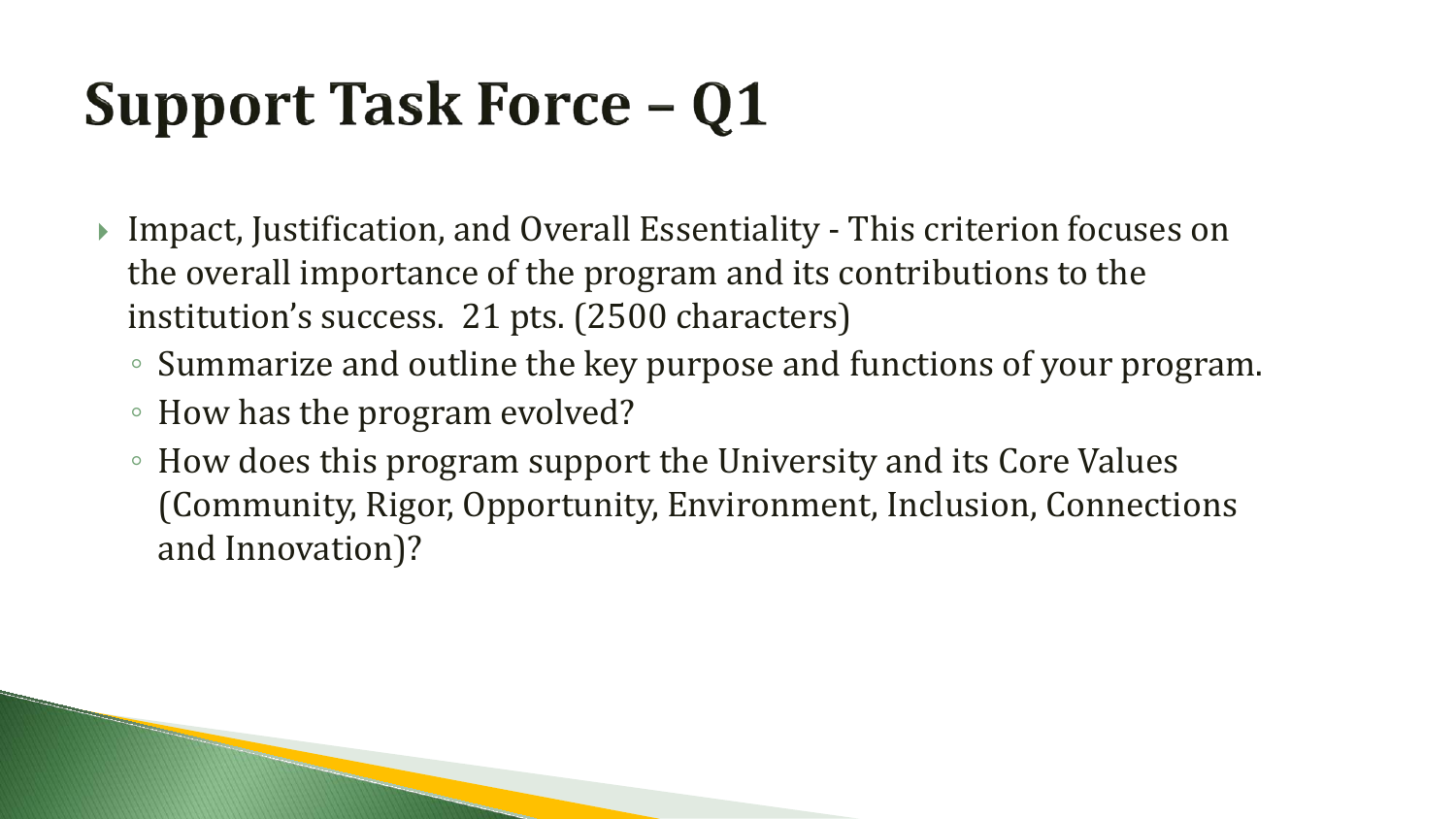- Quality This criterion focuses on the quality of the services and efforts provided by the program. 18 pts. (2000 characters)
	- What measurements and/or benchmarks do you use to track how your program is meeting its goals and providing services?
	- Provide data that demonstrates your program's efforts to meet its goals or benchmarks.
	- Describe significant accomplishments over the past three years.
	- Evaluate the program's resources such as facilities (i.e., office and general space requirements), equipment, technology, and professional development and how they affect the quality of the program.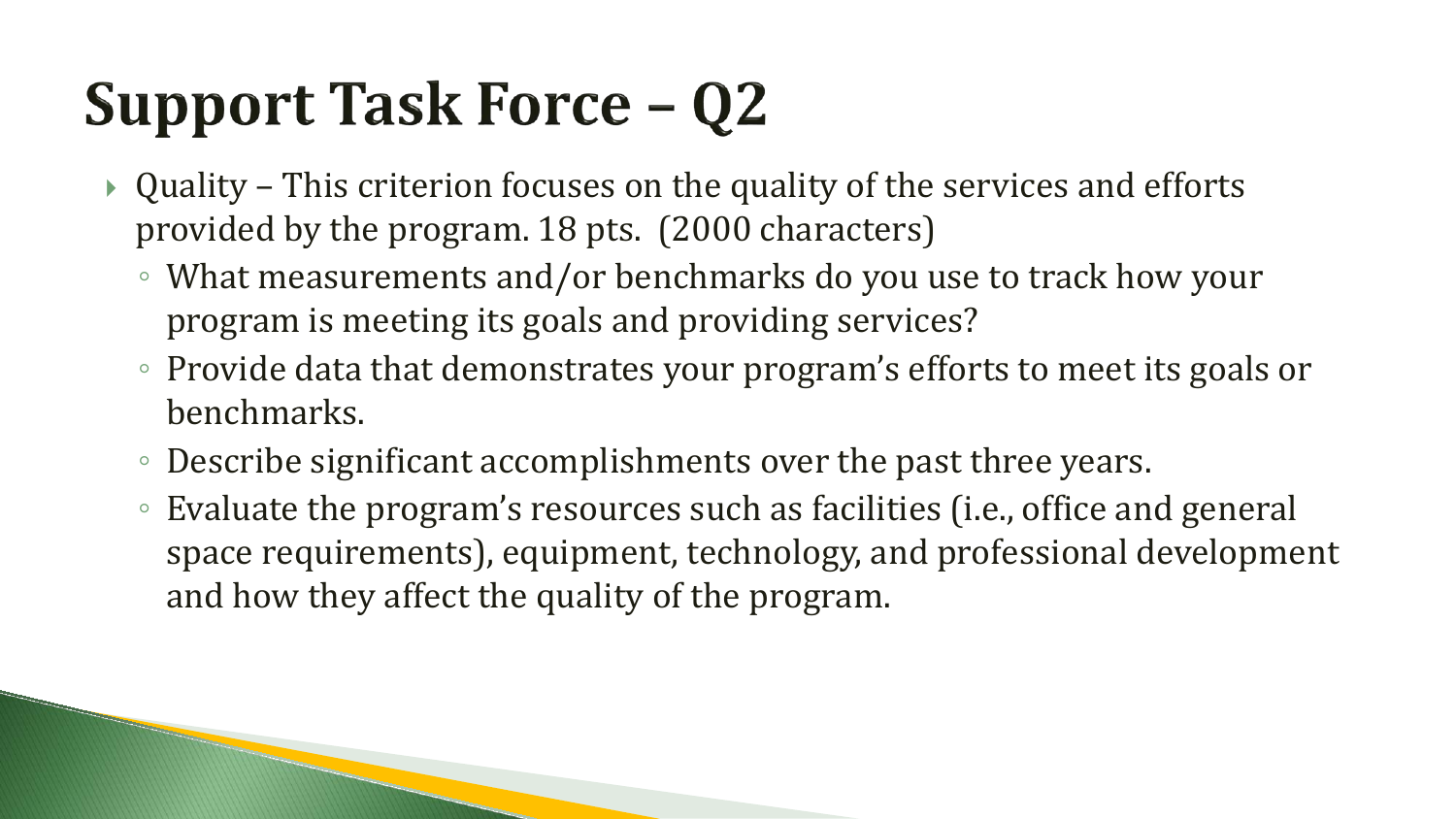- Internal Demand This criterion focuses on the utilization of the services and reliance on the function's efforts by internal individuals, departments, and programs within the institution. 19 pts. (2250 characters)
	- Describe the key internal users (admitted students, staff, faculty, and depts.) of your program.
	- Describe current internal demands and/or institutional policies that affect this program.
	- Quantify and describe the changes in internal demand over the last three years.
	- Describe any approved projects or initiatives that will affect internal demand in the next three years.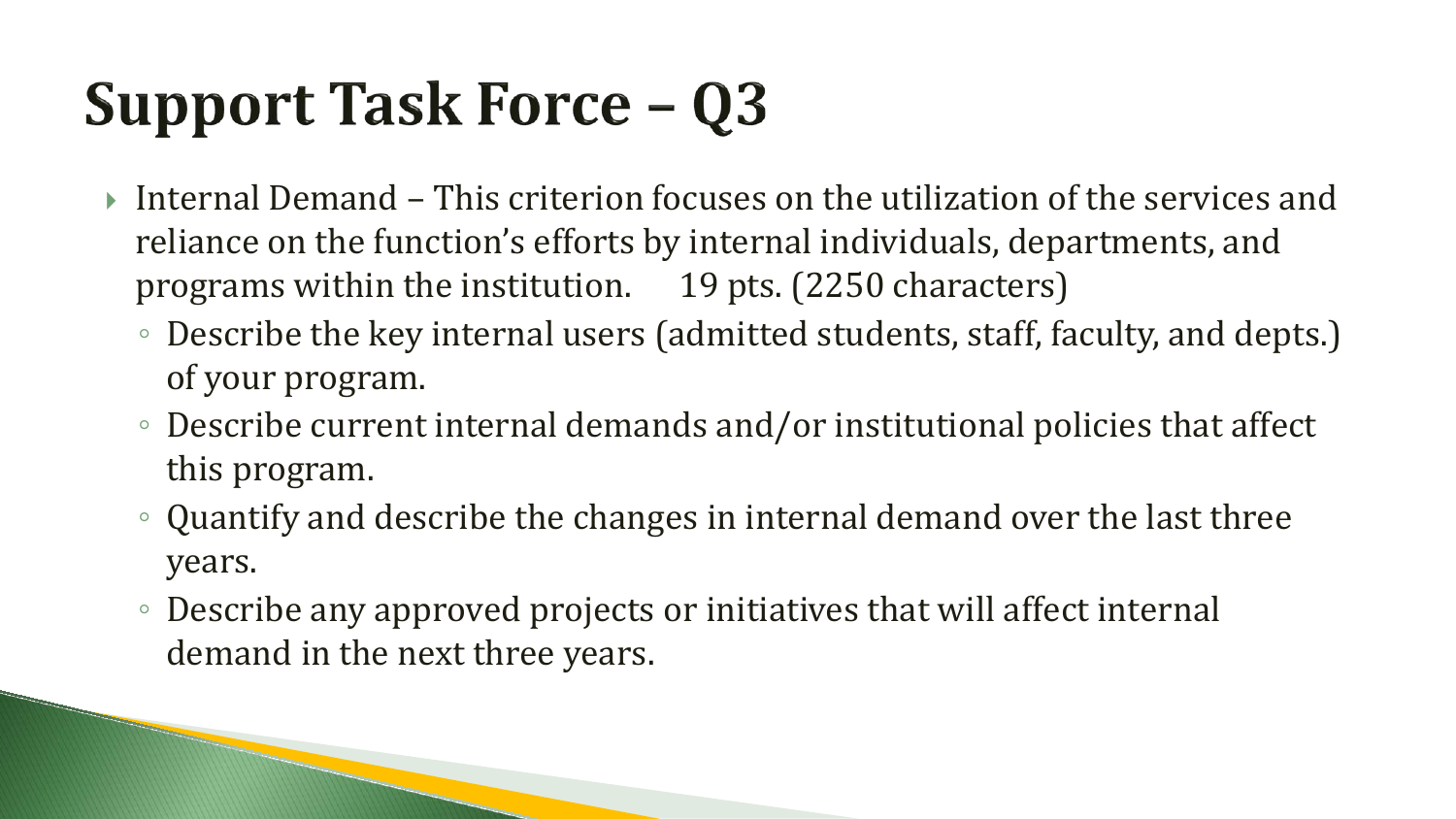- External Demand and Mandates This criterion focuses on factors related to the level of external (e.g., prospective students, alumni, retirees, community members) interest in the services provided by the program, as well as the external mandates (e.g., OSHA and/or other required state or federal mandates) influencing the program's efforts. 16 pts. (2250 characters)
	- Describe the key external audience or constituencies such as prospective students, community members, alumni, retirees, etc. of your program.
	- Quantify and describe the external demand of the program.
	- Quantify and describe the changes in external demand over the last three years.
	- Describe current or proposed mandates (e.g., OSHA and/or other required state or federal mandates) that affect external demand and/or how services are delivered for this program.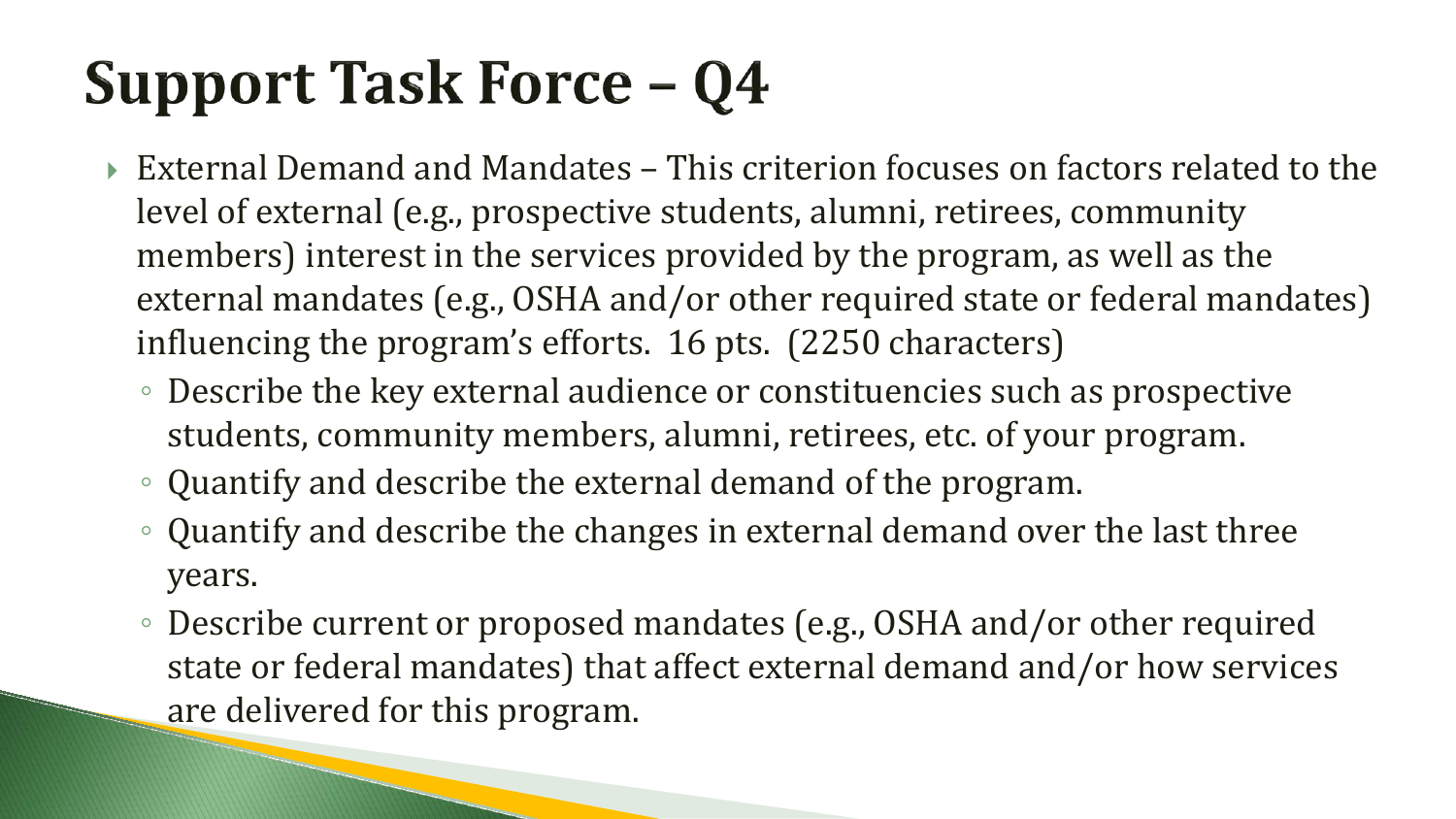▶ Cost Effectiveness – This criterion focuses on the expenses (including assigned overhead) incurred by the program in providing its services and conducting its activities. (For programs that have revenue-generating capability, costs are considered net of revenues.) 15 pts. (1500 characters)

#### **DEPARTMENT DATA WILL BE PROVIDED**

- Comment on the annual cost of the program and/or its annual income generated.
- Comment on the staffing of your program (FT or PT including titles, GA, students – student hours).
- Describe efforts to analyze and reduce cost, increase revenue, and/or operate more cost effectively over the past three years.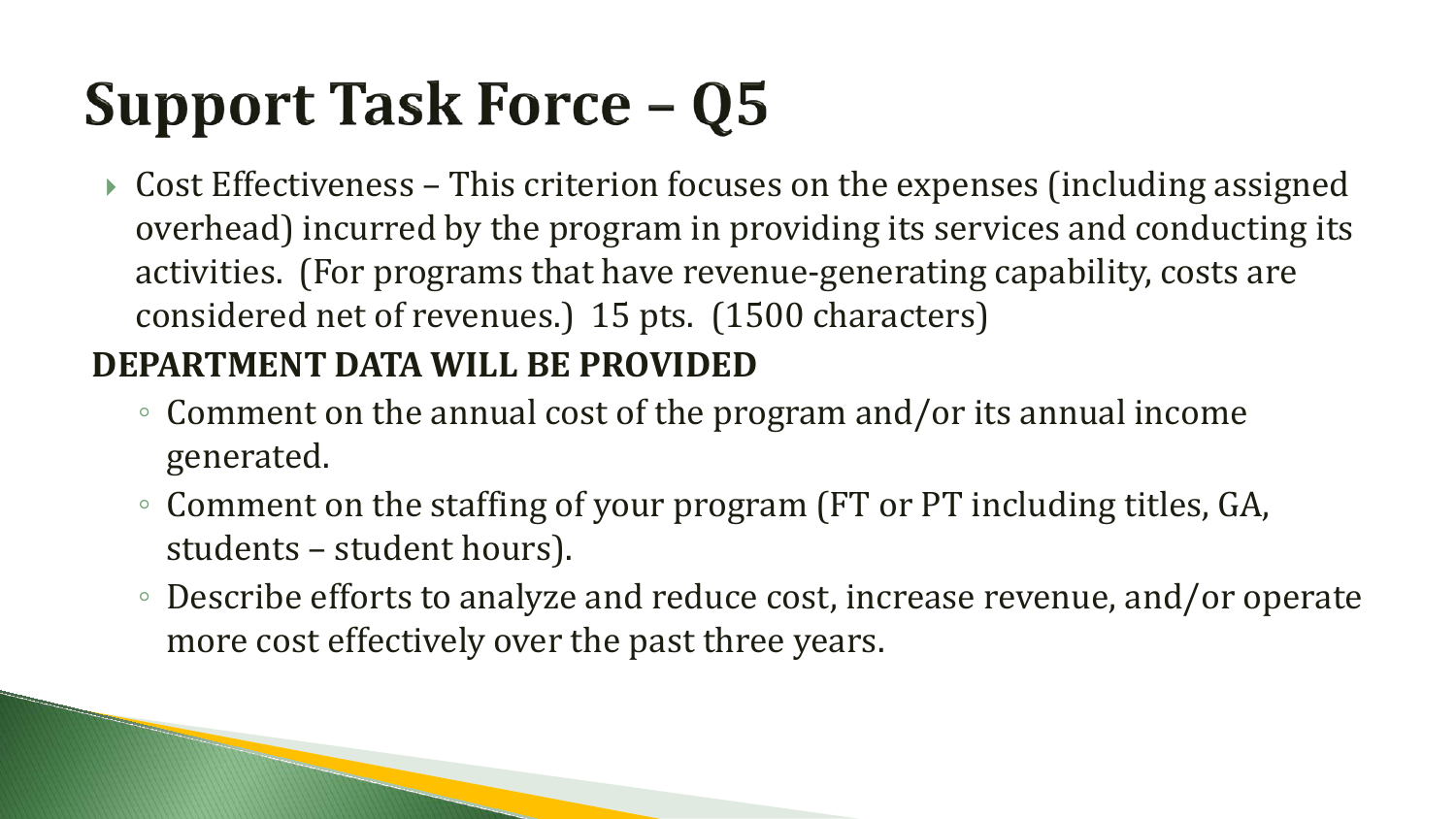#### **Department Data**

Example: Wildcat Water Park

| <b>FTE</b>                      | 7.7             |
|---------------------------------|-----------------|
| <b>Allocated Revenues</b>       | \$(242, 105.92) |
| <b>Allocated Expenses</b>       | \$103,814.60    |
| <b>Direct Revenues-External</b> | \$(3,117.97)    |
| <b>Direct Revenues-Internal</b> |                 |
| Direct Expenses-Labor           | \$420,728.88    |
| Direct Expenses-Other           | \$243,795.90    |
| <b>TOTAL</b>                    | \$523,115.49    |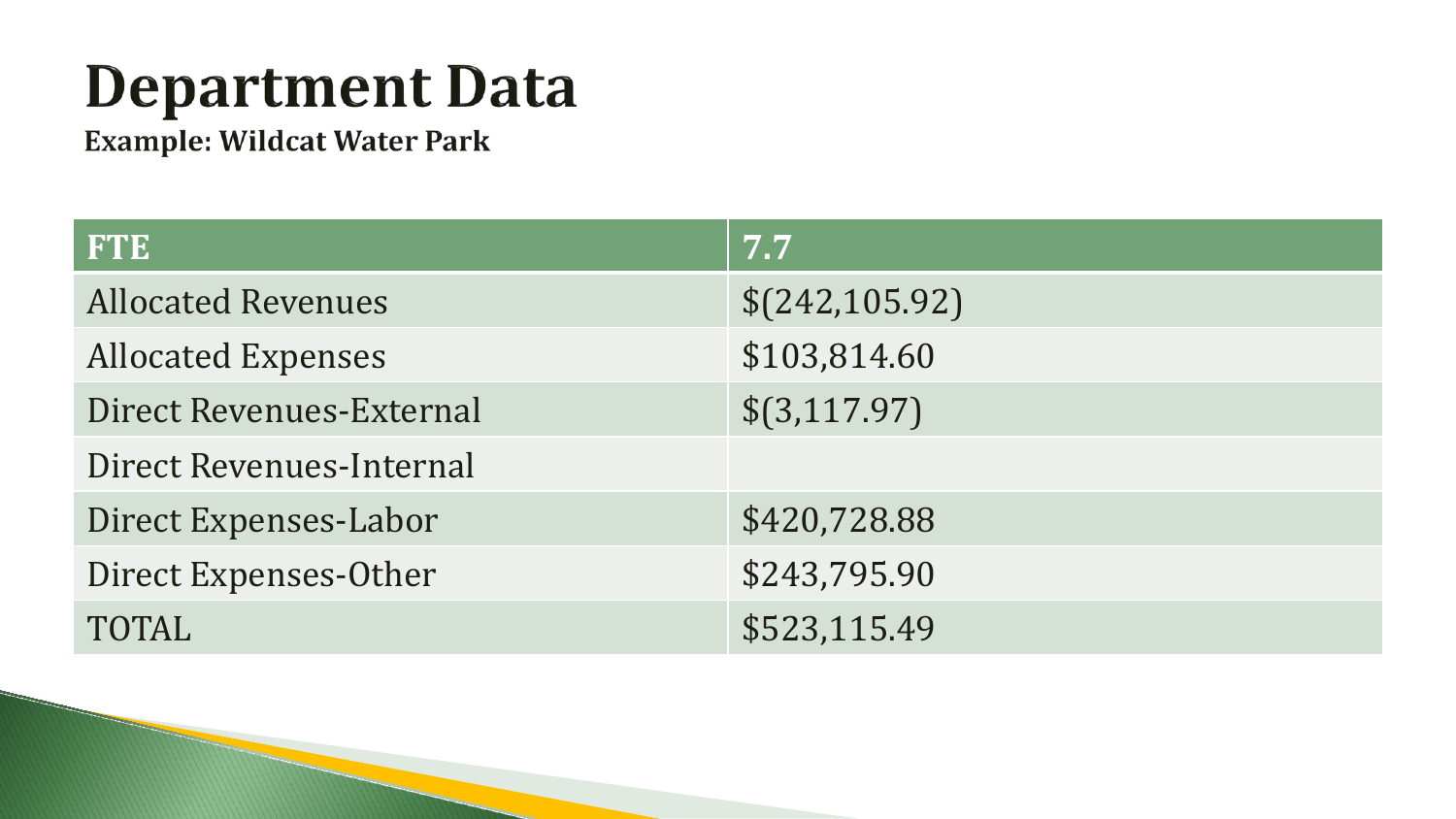- $\rightarrow$  Opportunity Analysis This criterion allows the program to describe the additional contributions it could make with specified additional resourcing. 11 pts. (1500 characters)
	- Describe opportunities for growth or enhancement in your program with new investment/collaboration/resources that would allow you to deliver services more effectively and efficiently in the short and/or long term. (Please be as specific as possible when describing what is needed to achieve the growth or enhancement.)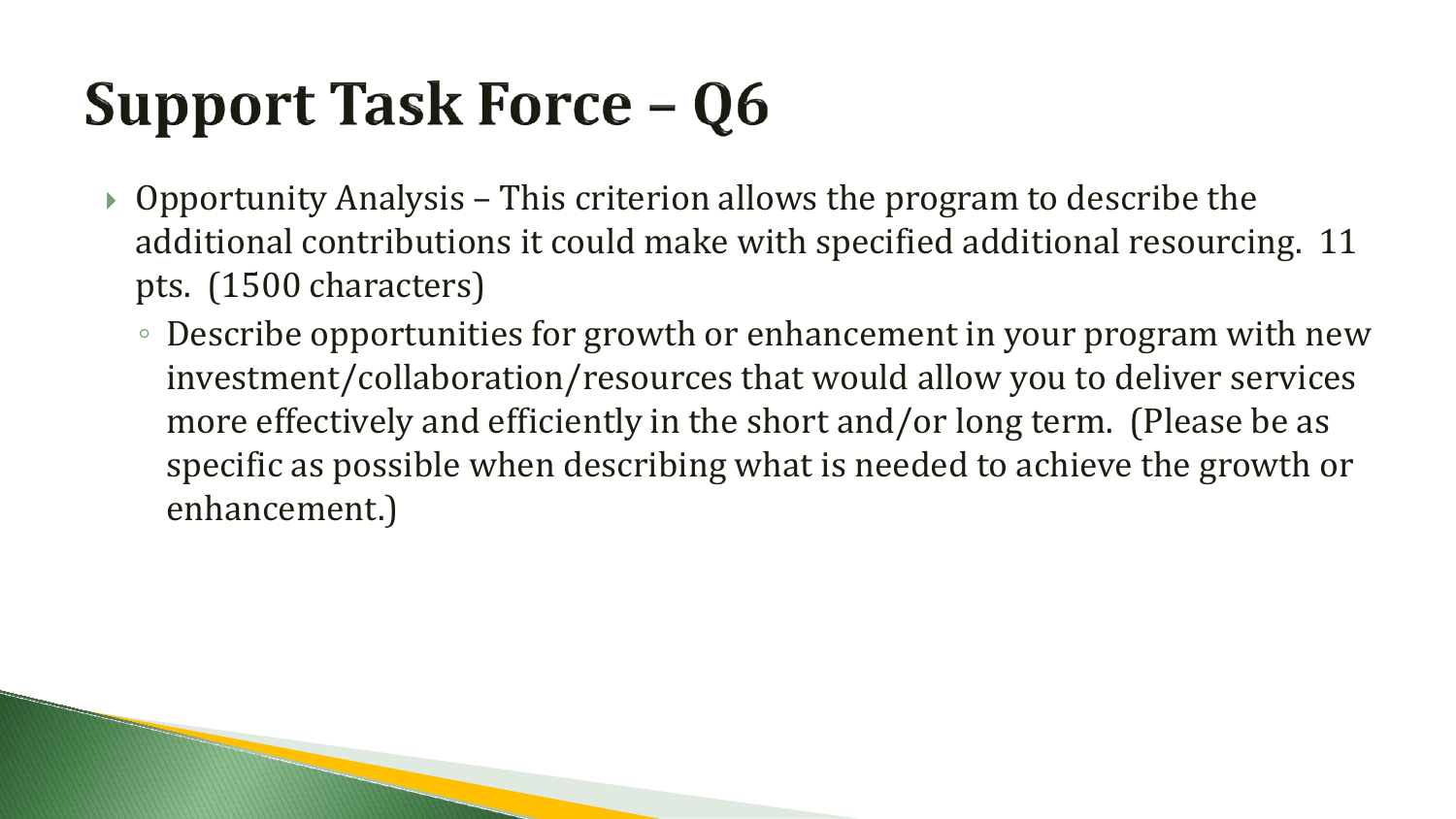# **Sample Testing**

- US Olympic Training Site, USOTS
- Wilkinson House, Housing & Residence Life
- Computing Helpdesk, AIT
- ▶ Degree Evaluation, Registrar
- Disability Student Services, Dean of Students Office
- ▶ Golf Course Operations, University Center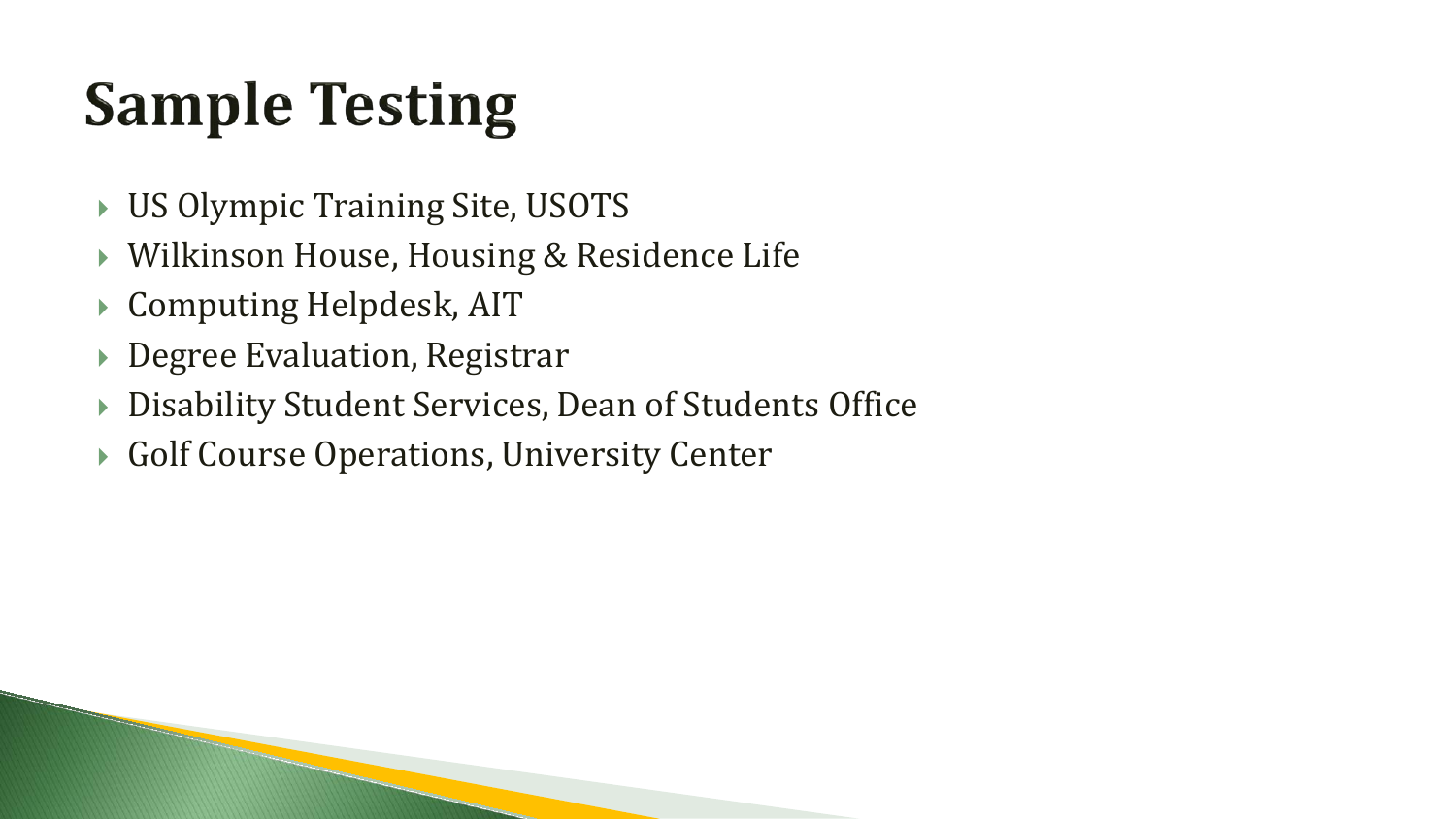# Quintiles

- ▶ Recommend for enhanced resources
- $\triangleright$  Recommend continuing with existing resources
- Recommend continuing with reduced resources
- Recommend transformation with revised resources as appropriate
- Recommend consideration for phase out by senior leadership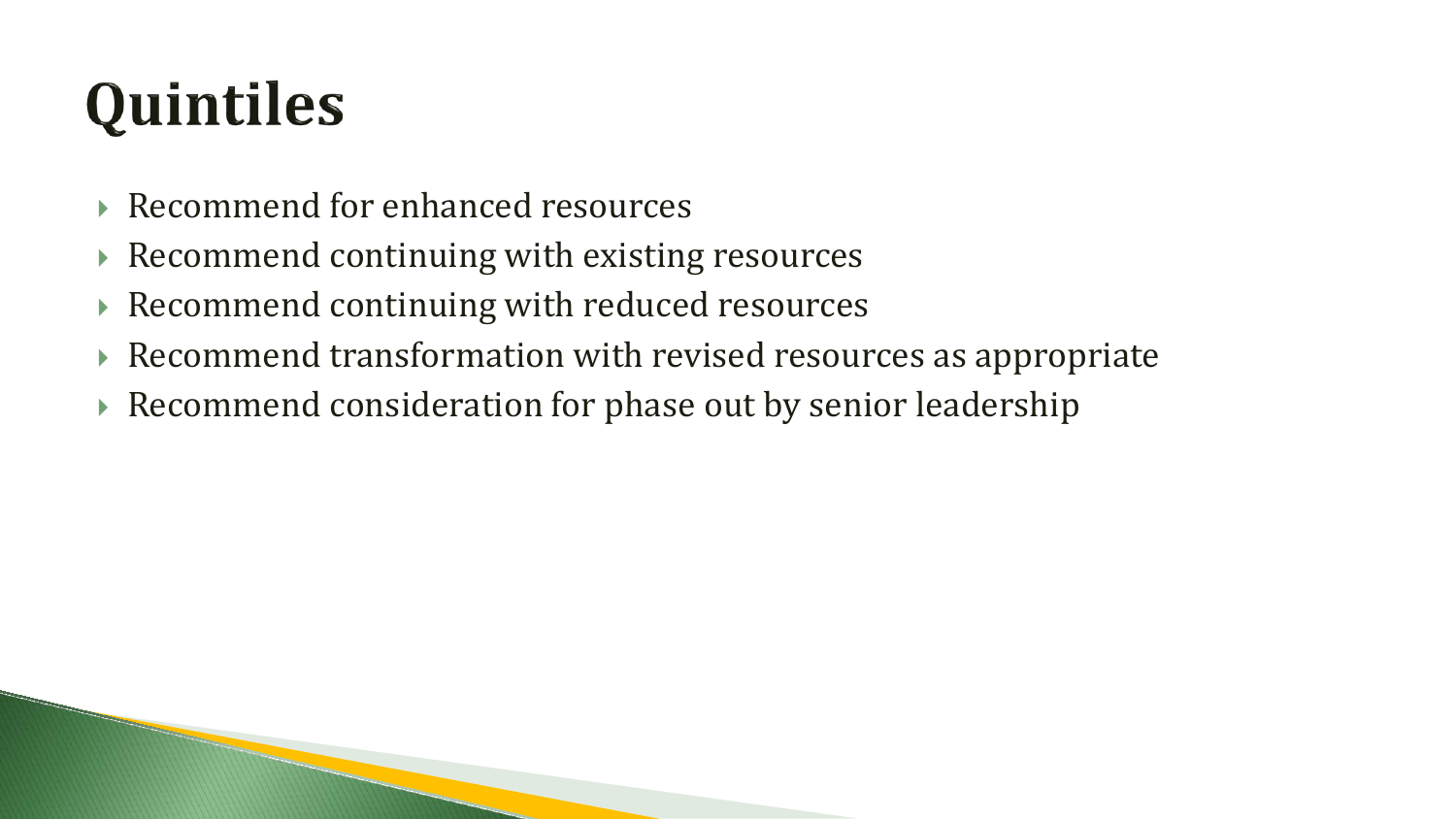#### **Support Task Force**

- ▶ Looking Ahead:
	- September
		- Send questionnaire out to departments/programs
	- October
		- Submittal dates staggered based on number of programs
		- Start review process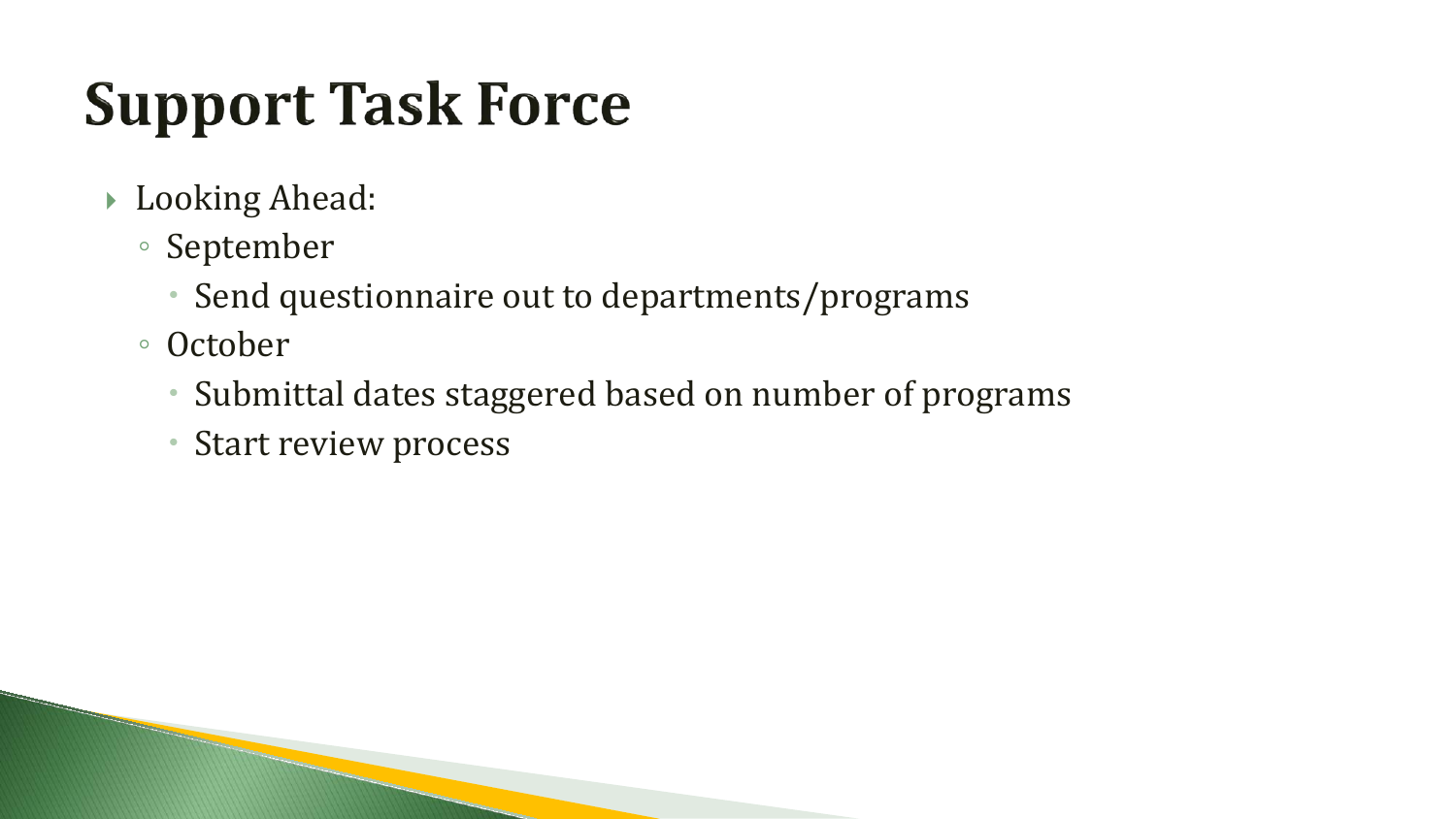#### **Academic Task Force Strategic Resource Allocation Professor Carol Johnson, Co-Chair Dr. David Wood, Co-Chair**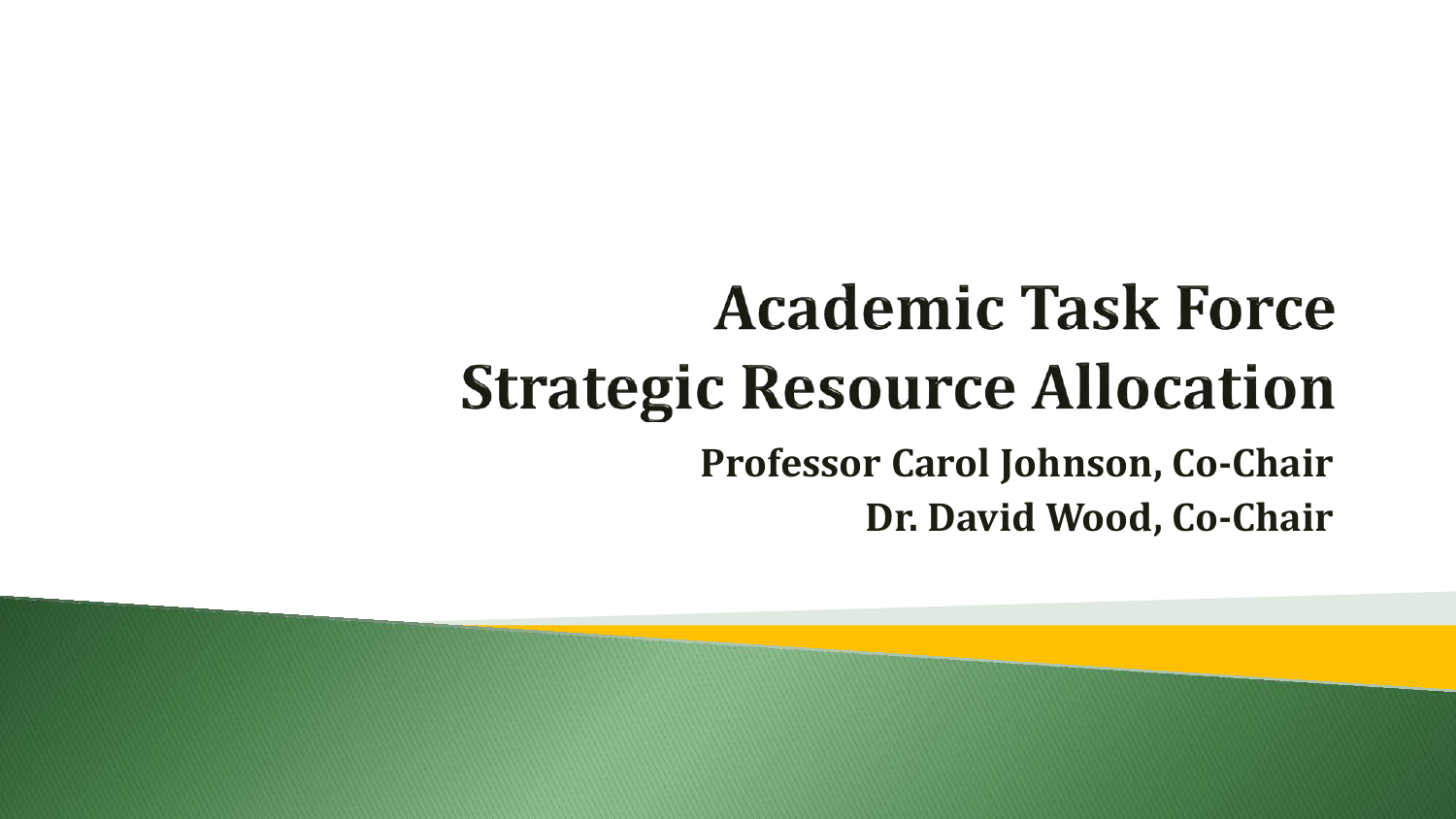#### **Academic Program Review Process**

- $\triangleright$  Initiated by a series of common questions via a TEMPLATE that will enable a program to "tell" its story
- Snapshot Summer and Fall 2015 & Winter 2016 semesters
- 360 "programs"
	- Majors, minors, concentrations, and service programs
		- Any entity which produces Student Credit Hours (SCHs)
	- Departments or colleges are too large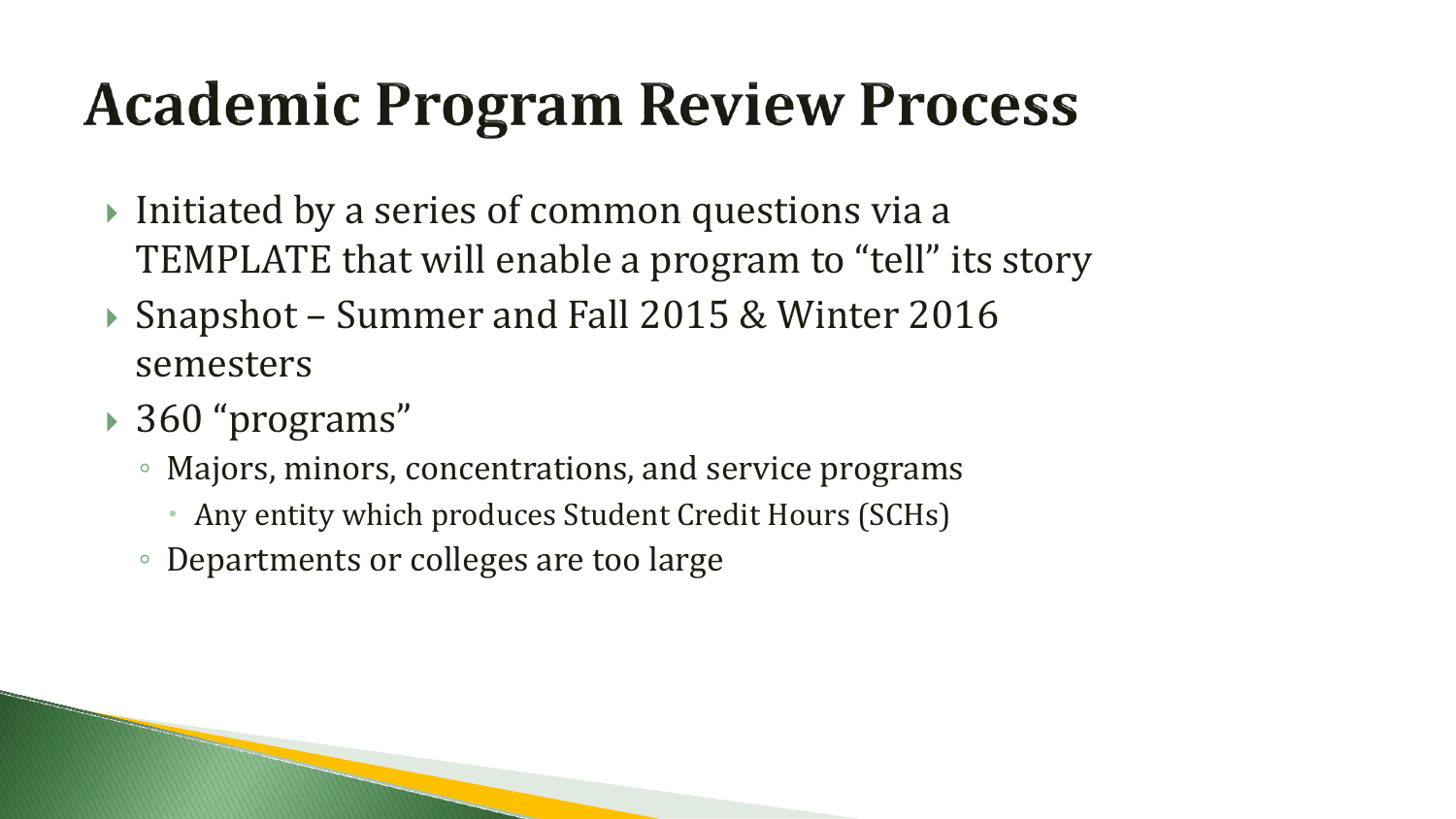#### Example of "ACADEMIC PROGRAM LIST : BIOLOGY

| Associates Biology General University Studies Human Biology CONCENTRATION | <b>BI</b>     | <b>CONCENTRATION</b> |
|---------------------------------------------------------------------------|---------------|----------------------|
| Associates Biology General University Studies Biology CONCENTRATION       | <sub>BI</sub> | <b>CONCENTRATION</b> |
| <b>Bachelors Biology Botany CONCENTRATION</b>                             | <b>BI</b>     | <b>CONCENTRATION</b> |
| <b>Bachelors Biology Biology/Ecology CONCENTRATION</b>                    | <b>BI</b>     | <b>CONCENTRATION</b> |
| <b>Bachelors Biology General Biology CONCENTRATION</b>                    | <b>BI</b>     | <b>CONCENTRATION</b> |
| <b>Bachelors Biology Biology/Microbiology CONCENTRATION</b>               | <b>BI</b>     | <b>CONCENTRATION</b> |
| Bachelors Biology Biology/Physiology CONCENTRATION                        | <b>BI</b>     | <b>CONCENTRATION</b> |
| <b>Bachelors Biology Zoology CONCENTRATION</b>                            | <b>BI</b>     | <b>CONCENTRATION</b> |
| <b>Bachelors Biology Biology MAJOR</b>                                    | <b>BI</b>     | <b>MAJOR</b>         |
| <b>Bachelors Biology Biology MINOR</b>                                    | <b>BI</b>     | <b>MINOR</b>         |
| Bachelors Biology Biology/Secondary Education MAJOR                       | <b>BI</b>     | <b>MAJOR</b>         |
| <b>Bachelors Biology Biology/Secondary Education MINOR</b>                | <b>BI</b>     | <b>MINOR</b>         |
| Bachelors Biology Fisheries and Wildlife Mgmt MAJOR                       | <sub>BI</sub> | <b>MAJOR</b>         |
| <b>Bachelors Biology Human Biology MINOR</b>                              | <sub>BI</sub> | <b>MINOR</b>         |
| Bachelors Biology Neuroscience/Cell & Molecular MAJOR                     | <sub>BI</sub> | <b>MAJOR</b>         |
| <b>Biology Service Course Program</b>                                     | <b>BI</b>     | <b>SERVICE</b>       |
| Masters Biology Biochemistry/Biology MAJOR                                | <b>BI</b>     | <b>MAJOR</b>         |
| <b>Masters Biology Biology MAJOR</b>                                      | <b>BI</b>     | <b>MAJOR</b>         |
| Masters Biology Post-Secondary Biology Educatn MAJOR                      | <b>BI</b>     | <b>MAJOR</b>         |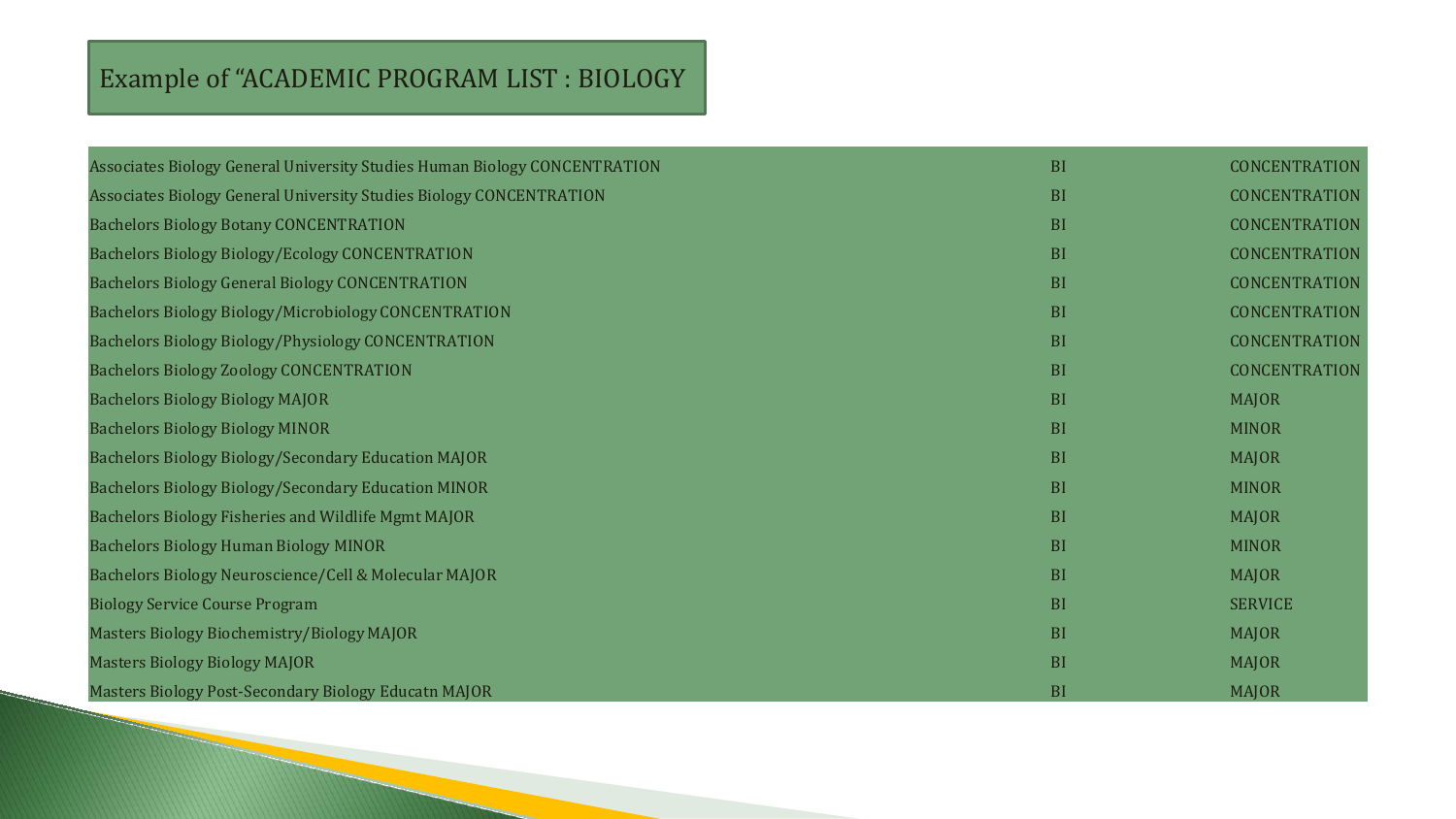### **Academic Program Review Process**

- ▶ Data driven process
- Academic programs have much more data to consider in the SRA process than Support Program Review
	- ATF has developed 10 criteria
	- Some criteria have several prompts
		- NMU Institutional Research will drop in relevant data for all programs
			- i.e., enrollment
			- # of students, NMU average, NMU Max
			- Comparison of similar programs AD, BS, and Graduate
	- University's Finance department provides program revenue and cost
- $\blacktriangleright$  Various total weighting = 100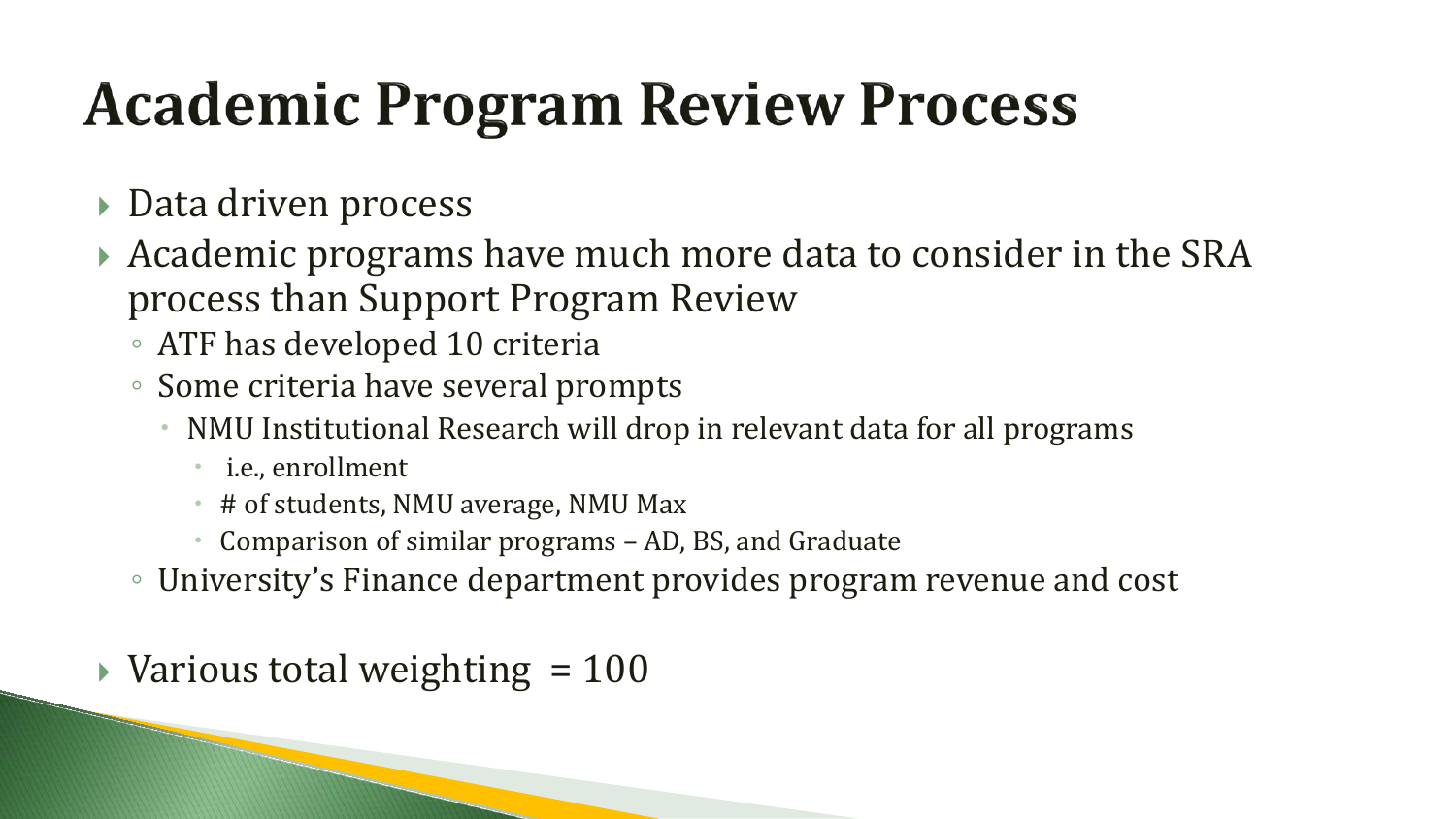- **CRITERION 1: HISTORY, DEVELOPMENT, & EXPECTATIONS (7 points)**
- *Historical factors related to the program's development. Guiding Questions: What was the original intent of this program? How has the program evolved over the past five years (fall 2011- summer 2016)? How has it adapted to meet change?*
	- Provide a description of the program's history including the evolution of the program over the years.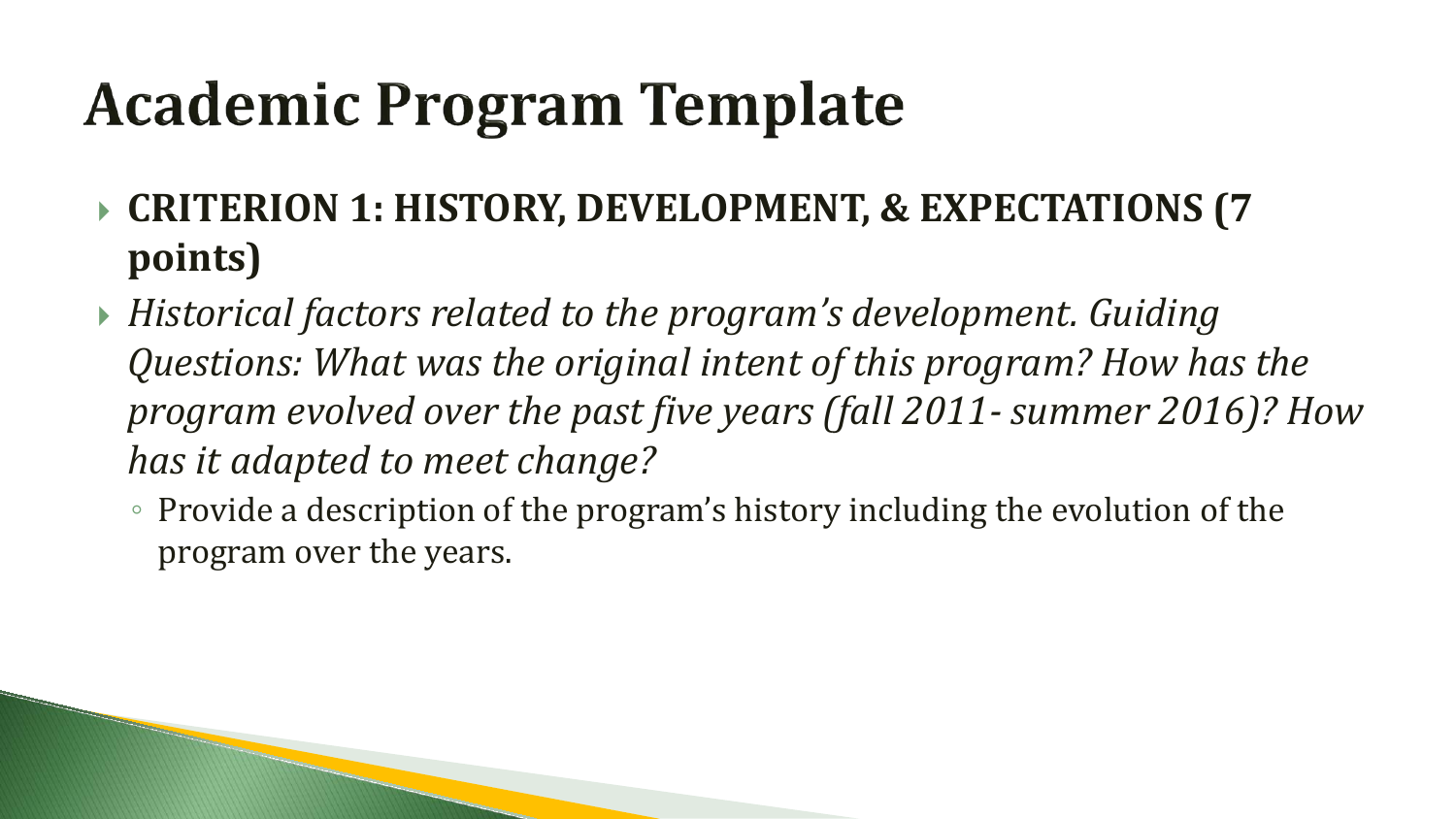- **CRITERION 2: EXTERNAL DEMAND FOR THE PROGRAM (12 points)**
	- *A number of constituents drives external demand for programs: students and their families, employers and business partners, and other university partners. Address the external demand for the program.*
	- *Sources*
		- Bureau of Labor Statistics Occupational Outlook Handbook <https://www.bls.gov/ooh/home.htm>,
	- The National Association of Colleges, and
		- http:/[/www.economicmodeling.com/](http://www.economicmodeling.com/) software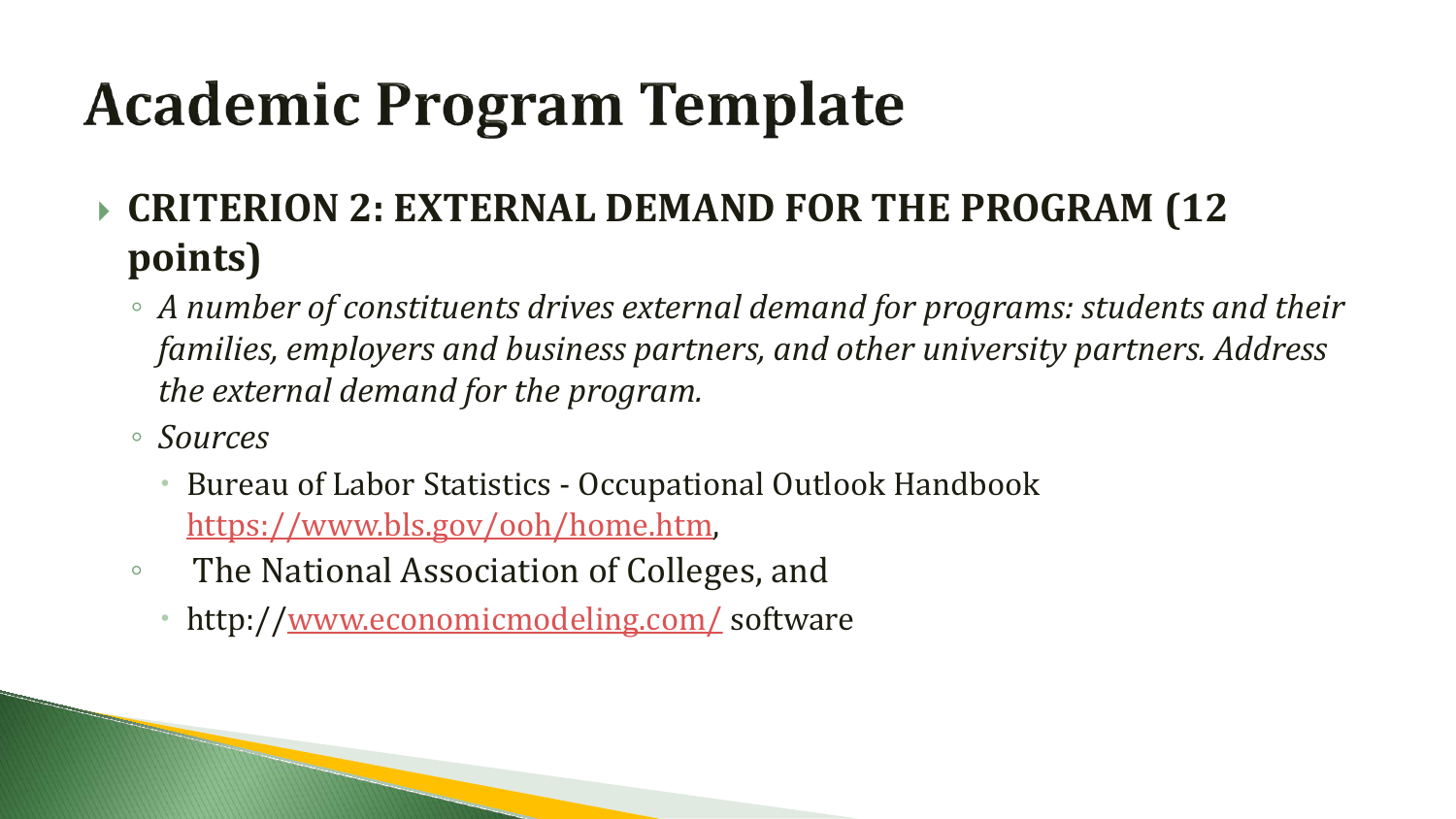#### **CRITERION 3: INTERNAL DEMAND (12 pts.)**

- Internal demand for programs is driven by how the program serves the university.
	- What is the relationship of the program to other programs or curricula?
	- How does the program serve other programs or institutional needs?
	- The student credit hours generated by students in this program for all other programs at NMU.

#### **CRITERION 4: QUALITY OF INPUTS (12 pts.)**

- This criterion assesses the quality of various inputs (e.g., students and faculty [including Professional Development/Scholarship/Service]) employed by the program in meeting its service objectives.
	- Is accreditation available for your program? Is program accredited?
	- The students admitted into your program.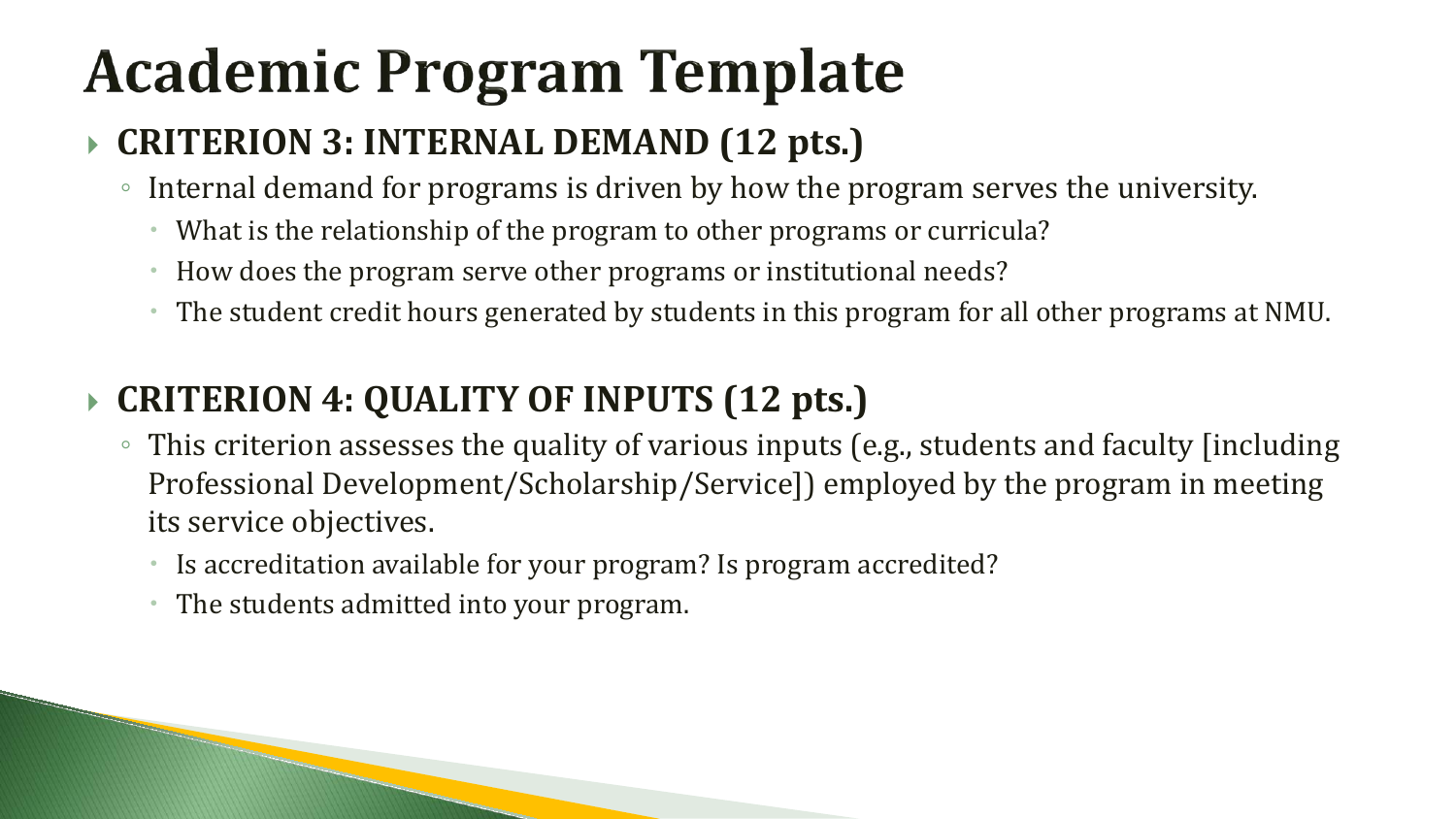#### **CRITERION 4: QUALITY OF INPUTS (12 pts.)**

- What is the composition of faculty affiliated with the program?
- What percentage of the faculty that potentially could teach in this program lack a terminal degree or certification?
- Enumerate examples of your faculty members' professional development/scholarship/ service (e.g., presentations & publications)

#### **CRITERION 5: QUALITY OF OUTPUTS (16 pts.)**

- Quality of outcomes is the relative success of the program's accomplishments in terms of outcomes assessment, student learning, and graduation rates.
	- What are the results of program assessment of student learning outcome reports?
		- Sources: Program Assessment of Learning Reports, National Certification Examinations
	- Enumerate examples of program's student scholarship, service, or awards.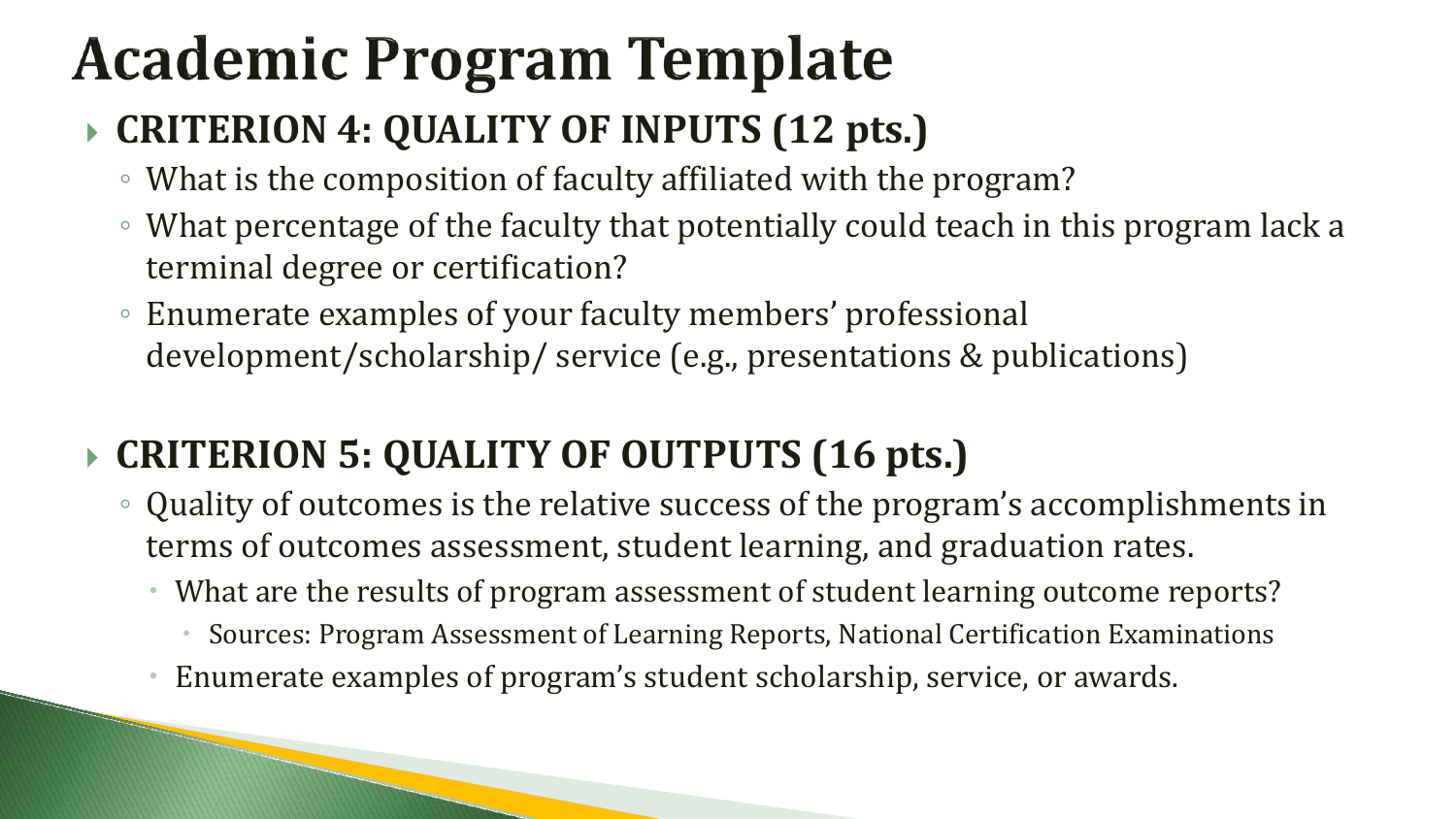#### **CRITERION 6: SIZE, SCOPE & PRODUCTIVITY (10 pts.)**

- What is the size of the program in student-credit hour production, students served, the breadth of the curriculum, and relative number of students served based on inputs employed?
- What is the number of degrees awarded?
- What number of credit hours is required for this program?
- How many credit hours are available as elective options within this program?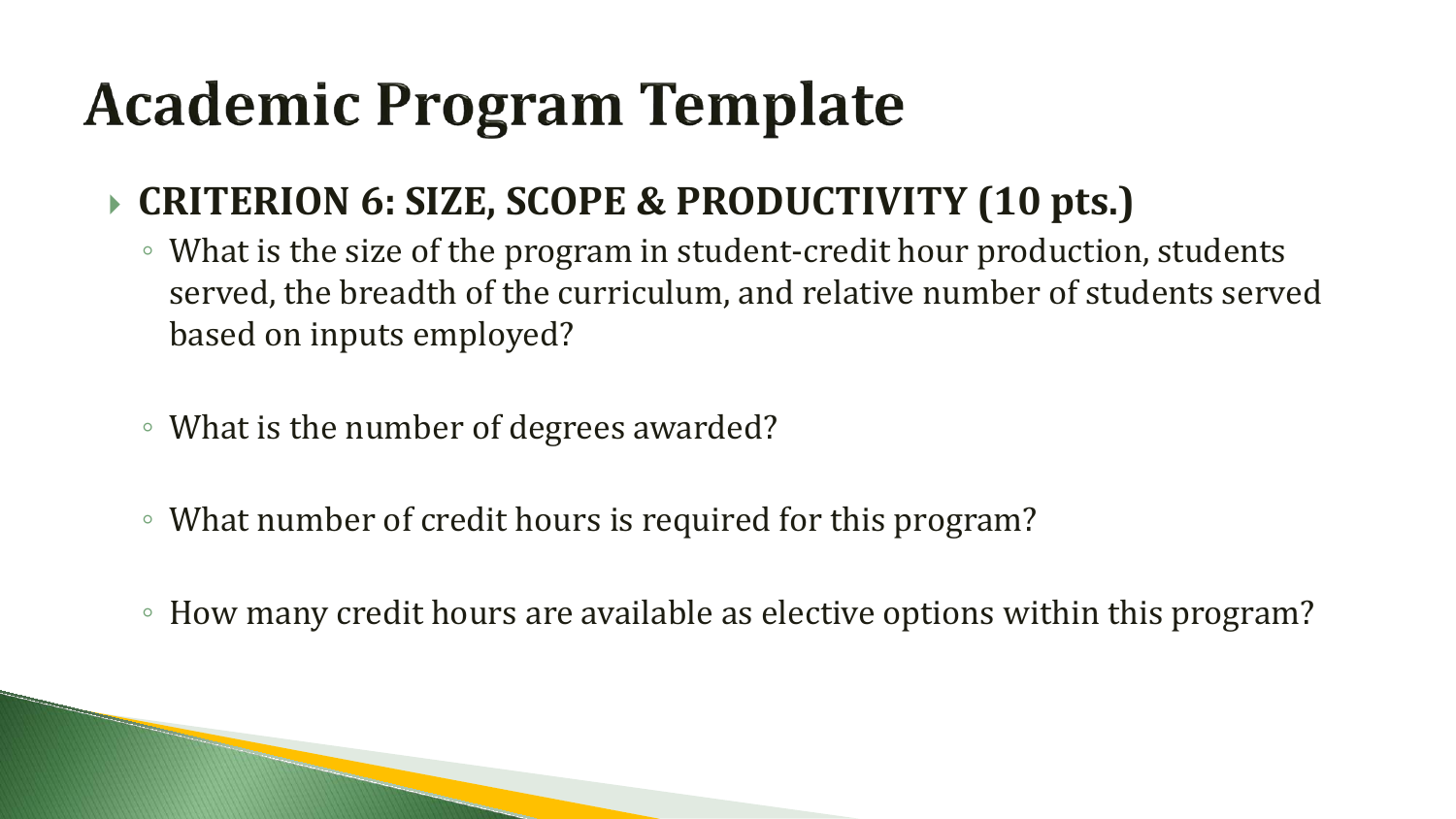- **CRITERION 7: REVENUE & OTHER RESOURCES GENERATED (6 pts.)**
- ▶ Net Tuition.
- ▶ Other sources.
- **CRITERION 8: EXPENSES & OTHER COSTS INCURRED (6 pts.)**
- Direct & Indirect Costs.
- Revenue/Cost ratio.
- $\triangleright$  Narrative explaining a detailed assessment of possible cost savings as a result of program elimination.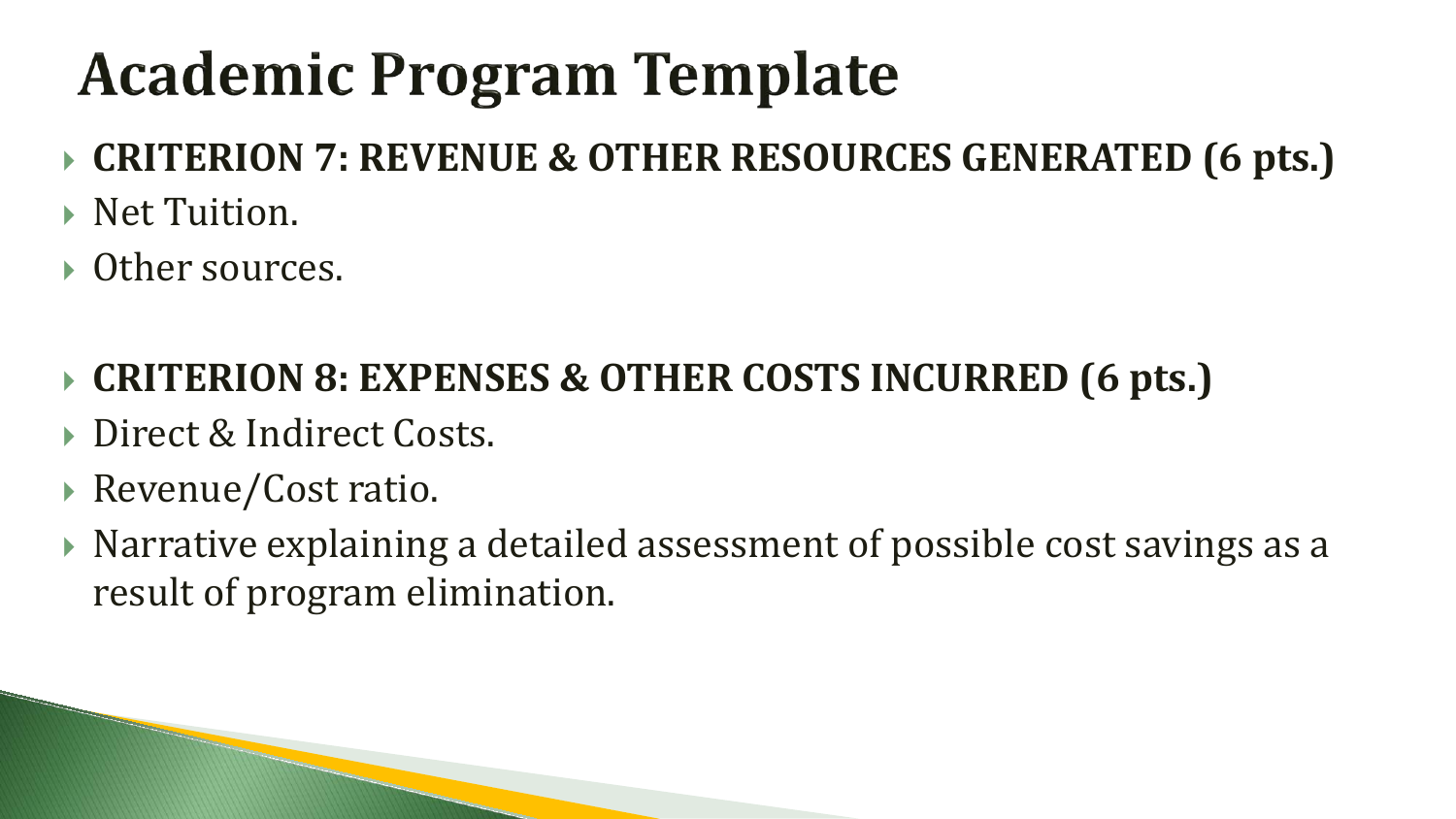- **CRITERION 9: IMPACT, JUSTIFICATION & OVERALL ESSENTIALITY (10 pts.)** 
	- Narrative explaining WHY program is essential to the mission of the university, community, and/or region.
	- Enumeration of ways this program helps the university differentiate itself from other colleges and universities in the state, region, and nation.
	- Detailed description of why data presented in template is not the norm for this program.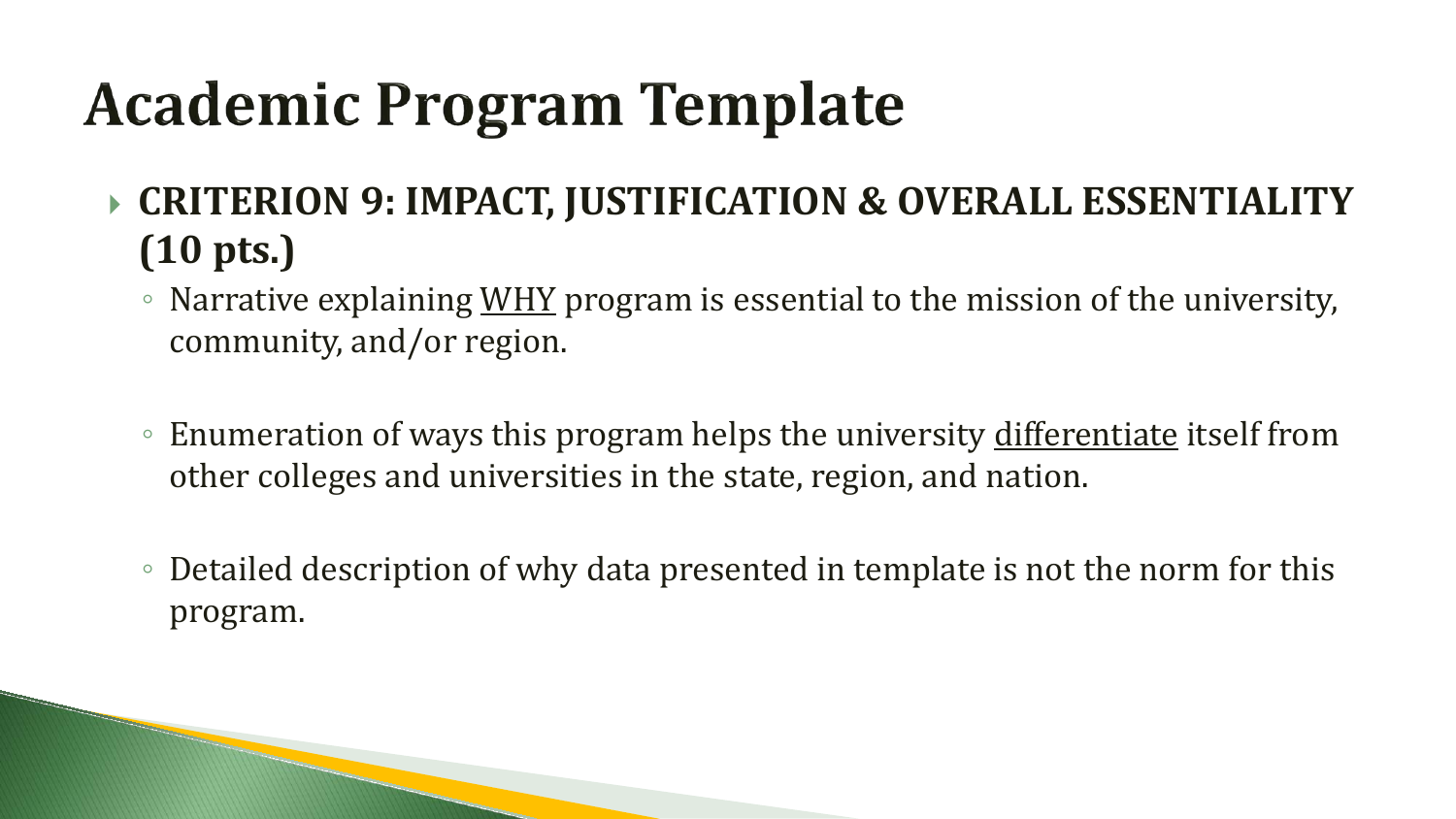#### **CRITERION 10: OPPORTUNITY ANALYSIS (9 pts.)**

- This criterion allows the program to describe the additional contributions it could make if it had access to specific additional resources.
	- Narrative regarding what the program has already done to transform itself (i.e. curriculum proposal).
	- What specific resources (e.g., new personnel, new technology, new equipment and facilities) would enable the program to be strengthened or transformed?
	- Listing of potential collaborations (within the university, beyond, etc.) and/or other opportunities for program improvement.